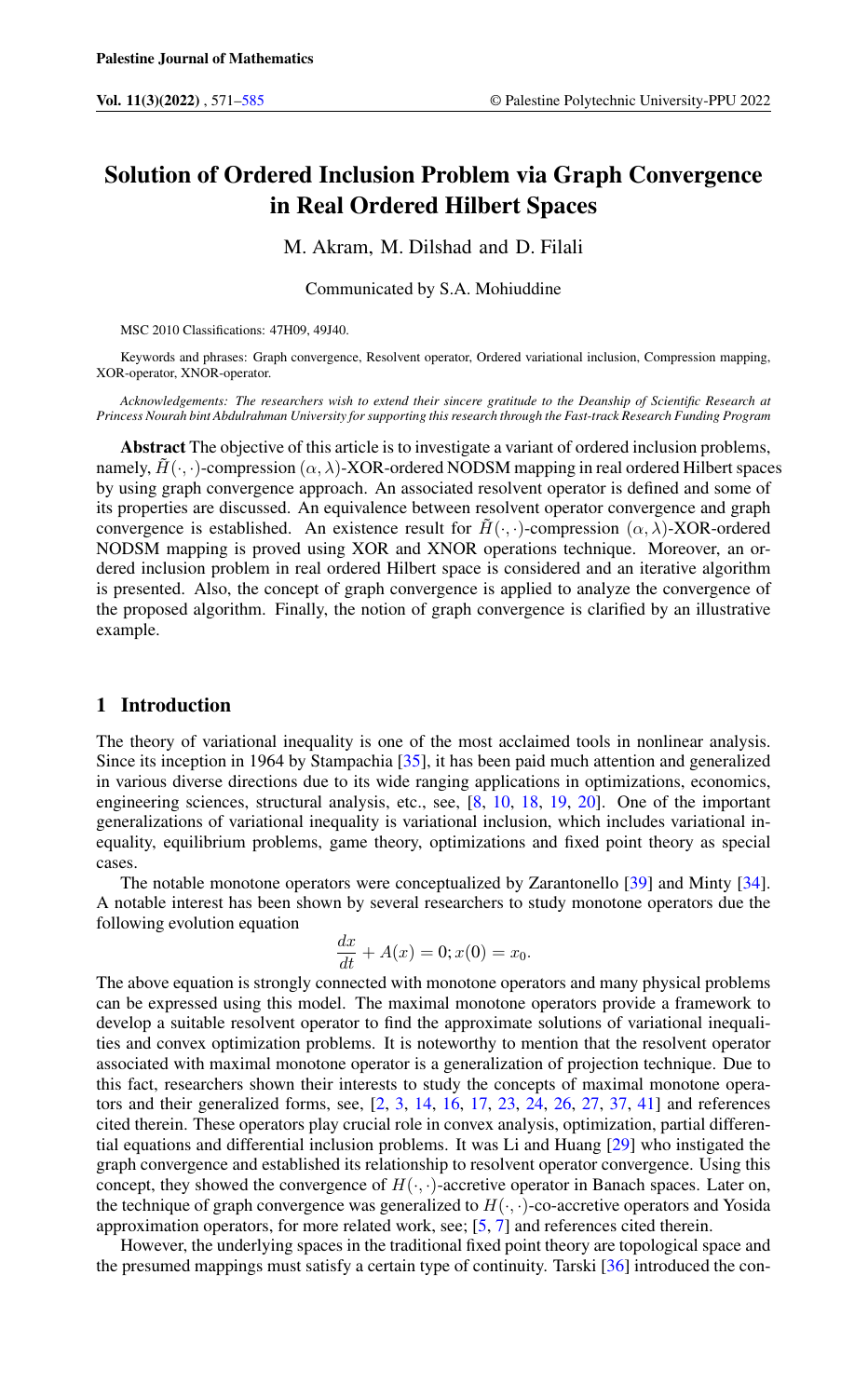cept in which there are some ordering relations on the underlying spaces (pre-order, partial order or lattice) and such spaces are not required to be equipped with topological structure. To assure the existence of fixed point, the considered mappings satisfy some order-monotonic conditions and it is unnecessary for them to have any continuity property. Since Banach spaces are the fundamental underlying spaces on linear and nonlinear analysis, therefore a Banach space with an ordering structure is called an ordered Banach space. This important idea has been widely used in solving integral equations [\[11,](#page-13-17) [12,](#page-13-18) [21\]](#page-13-19), vector variational inequalities [\[28\]](#page-14-7), nonlinear fractional evolution equations [\[25,](#page-13-20) [38\]](#page-14-8) and Nesh equilibrium problems [\[9,](#page-13-21) [40\]](#page-14-9), etc..

In recent past, the nonlinear mapping fixed point theory in ordered Banach spaces has been studied considerably, see, [\[13,](#page-13-22) [15,](#page-13-23) [22,](#page-13-24) [38\]](#page-14-8). In 2008, Li [\[30\]](#page-14-10) discussed the existence result and convergence of the proposed algorithm for a class of nonlinear ordered variational inequalities. In [\[1,](#page-13-25) [4,](#page-13-26) [31,](#page-14-11) [32,](#page-14-12) [33\]](#page-14-13), approximate solutions of general nonlinear ordered variational inequalities (ordered equations) are given in ordered Banach and Hilbert spaces.

With inducement from recent findings in this direction, we introduce a variant form of ordered inclusion problems, namely,  $\hat{H}(\cdot, \cdot)$ -compression  $(\alpha, \lambda)$ -XOR-ordered NODSM mapping in real ordered Hilbert spaces. The paper is lay out as follows. In section 2, we recollect basic definitions, notions and tools required for the accomplishment of subsequent sections. Also, we define the resolvent operator and discuss some of its characteristics. Section 3 deals with the definition of graph convergence and its relationship with resolvent operator convergence associated to  $\tilde{H}(\cdot, \cdot)$ -compression  $(\alpha, \lambda)$ -XOR-ordered NODSM mapping is also discussed. Moreover, an illustrative example is given to justify the concept of graph convergence for  $\tilde{H}(\cdot, \cdot)$ -compression  $(\alpha, \lambda)$ -XOR-ordered NODSM mapping. Section 4 begins with the formulation of ordered inclusion problem and discuss the existence result for the proposed problem. In the last section, we present an iterative algorithm and report its convergence analysis.

#### 2 Preliminaries and auxiliary results

In this section, we mention basic definitions, perceptions and handy outcomes that are constructive instruments in succeeding analysis which will be deployed throughout the paper.

Let  $\mathcal{H}_p$  be a positive real ordered Hilbert space equipped with norm  $\|\cdot\|$  and inner product  $\langle \cdot, \cdot \rangle$ . Let d be the metric induced by the norm  $\| \cdot \|$ ;  $CB(\mathcal{H}_p)$  (respectively,  $2^{\mathcal{H}_p}$ ) be the family of all nonempty closed and bounded subsets (respectively, all non empty subsets) of  $\mathcal{H}_p$ . "  $\leq$  " denotes the partial ordering relation defined by the normal cone C with normal constant  $\lambda_c$ . For any arbitrary  $\tilde{\kappa}_1, \tilde{\kappa}_2 \in \mathcal{H}_p$ , the greatest lower bound and least upper bound of  $\{\tilde{\kappa}_1, \tilde{\kappa}_2\}$  is represented by glb $\{\tilde{\kappa_1}, \tilde{\kappa_2}\}$  and lub $\{\tilde{\kappa_1}, \tilde{\kappa_2}\}$ , respectively with partial ordering relation  $\leq$ . AND, OR, XOR and XNOR operators are denoted by  $\land$ ,  $\lor$ ,  $\oplus$  and  $\odot$ , respectively which are given below by following relations:

- (i)  $\tilde{\kappa_1} \wedge \tilde{\kappa_2} = \text{glb}\{\tilde{\kappa_1}, \tilde{\kappa_2}\},\$
- (ii)  $\tilde{\kappa_1} \vee \tilde{\kappa_2} = \text{lub}\{\tilde{\kappa_1}, \tilde{\kappa_2}\},\$
- (iii)  $\tilde{\kappa_1} \oplus \tilde{\kappa_2} = (\tilde{\kappa_1} \tilde{\kappa_2}) \vee (\tilde{\kappa_2} \tilde{\kappa_1}),$
- (iv)  $\tilde{\kappa_1} \odot \tilde{\kappa_2} = (\tilde{\kappa_1} \tilde{\kappa_2}) \wedge (\tilde{\kappa_2} \tilde{\kappa_1}).$

Now, we recall some familiar definitions, notions and results which are requisite to accomplish the ambitions of this article.

**Definition 2.1.** A nonempty closed convex subset C of  $\mathcal{H}_n$  is called a cone

- (i) if  $\tilde{m} \in \mathcal{C}, \alpha > 0 \Rightarrow \alpha \tilde{m} \in \mathcal{C}$ ;
- (ii) if  $\tilde{m} \in \mathcal{C}$  and  $-\tilde{m} \in \mathcal{C} \Rightarrow \tilde{m} = 0$ .

#### **Definition 2.2.** Let  $C$  be a cone. Then

- (i) C is called a normal cone, if there exists  $\lambda_c > 0$  such that  $0 \leq \tilde{\kappa_1} \leq \tilde{\kappa_2} \Rightarrow ||\tilde{\kappa_1}|| \leq$  $\lambda_{\mathcal{C}} \|\tilde{\kappa_2}\|, \forall \tilde{\kappa_1}, \tilde{\kappa_2} \in \mathcal{H}_p;$
- (ii)  $\tilde{\kappa_1} \leq \tilde{\kappa_2}$  if and only if  $\tilde{\kappa_1} \tilde{\kappa_2} \in \mathcal{C}$ ,  $\forall \tilde{\kappa_1}, \tilde{\kappa_2} \in \mathcal{H}_p$ ;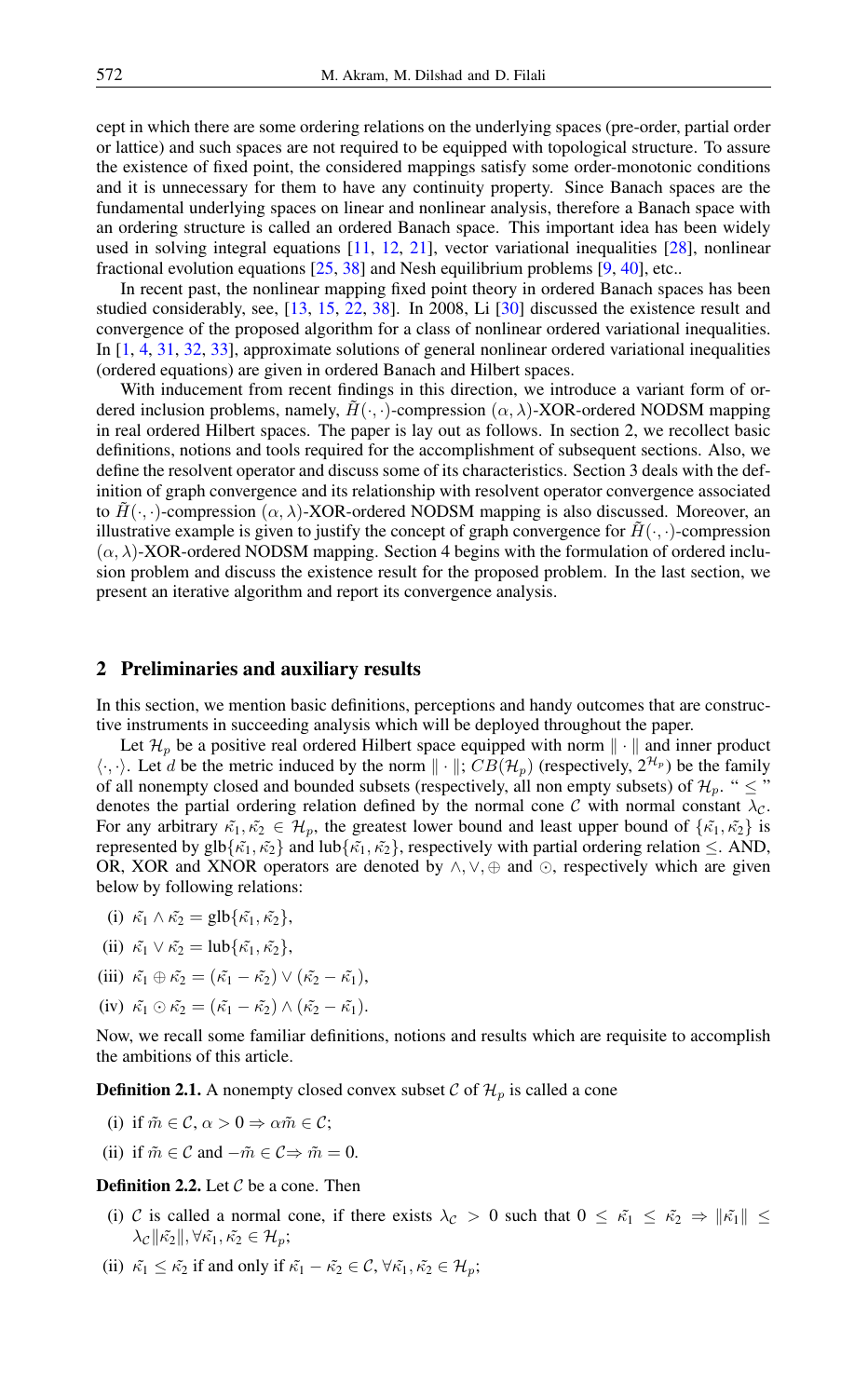- (iii)  $\tilde{\kappa_1} \propto \tilde{\kappa_2}$  if and only if  $\tilde{\kappa_1} \leq \tilde{\kappa_2}$  or  $\tilde{\kappa_2} \leq \tilde{\kappa_1}$ .
- <span id="page-2-1"></span>**Lemma 2.3.** *[\[15\]](#page-13-23) Let*  $C \subseteq H_p$  *and*  $\tilde{\kappa_1}, \tilde{\kappa_2} \in H_p$ *. Then the following assertions hold:*
- *(i)*  $\|\tilde{0}\oplus\tilde{0}\| = \|\tilde{0}\| = \tilde{0};$
- *(ii)*  $\|\tilde{\kappa_1} \vee \tilde{\kappa_2}\| \le \|\tilde{\kappa_1}\| \vee \|\tilde{\kappa_2}\| \le \|\tilde{\kappa_1}\| + \|\tilde{\kappa_2}\|$ ;
- *(iii)*  $\|\tilde{\kappa_1} \oplus \tilde{\kappa_2}\| \le \|\tilde{\kappa_1} \tilde{\kappa_2}\| \le \lambda_{\mathcal{C}} \|\tilde{\kappa_1} \oplus \tilde{\kappa_2}\|$ ;
- *(iv) if*  $\tilde{\kappa_1} \propto \tilde{\kappa_2}$ *, then*  $\|\tilde{\kappa_1} \oplus \tilde{\kappa_2}\| = \|\tilde{\kappa_1} \tilde{\kappa_2}\|.$

**Lemma 2.4.** [\[15\]](#page-13-23) If  $\tilde{p} \propto \tilde{q}_n$  and  $\tilde{q}_n \to \tilde{q}^*$  as  $n \to \infty$ , then  $\tilde{p} \propto \tilde{q}^*$ ,  $\forall n \in N$ .

<span id="page-2-0"></span>**Lemma 2.5.** *[\[31\]](#page-14-11)* Let  $C \subseteq H_p$  *with relation*  $\leq$  *induced by C. Then for any*  $\tilde{a}, \tilde{b}, \tilde{\kappa_1}, \tilde{\kappa_2}, \tilde{\kappa_3} \in H_p$ , *the following assertions hold:*

- (i)  $\tilde{\kappa_1} \odot \tilde{\kappa_1} = 0$ ,  $\tilde{\kappa_1} \odot \tilde{\kappa_2} = \tilde{\kappa_2} \odot \tilde{\kappa_1} = -(\tilde{\kappa_1} \oplus \tilde{\kappa_2}) = -(\tilde{\kappa_2} \oplus \tilde{\kappa_1})$ ;
- *(ii) if*  $\tilde{\kappa_1} \propto 0$  *then*  $-\tilde{\kappa_1} \oplus 0 \le \tilde{\kappa_1} \le \tilde{\kappa_1} \oplus 0$ ;
- *(iii)*  $0 \leq \tilde{\kappa_1} \oplus \tilde{\kappa_2}$ *, if*  $\tilde{\kappa_1} \propto \tilde{\kappa_2}$ *;*
- *(iv)*  $(\lambda \tilde{\kappa_1}) \oplus (\lambda \tilde{\kappa_2}) = |\lambda|(\tilde{\kappa_1} \oplus \tilde{\kappa_2})$ *, for any real*  $\lambda$ *;*
- *(v) if*  $\tilde{\kappa_1} \propto \tilde{\kappa_2}$  *then*  $\tilde{\kappa_1} \oplus \tilde{\kappa_2} = 0$  *if and only if*  $\tilde{\kappa_1} = \tilde{\kappa_2}$ ;
- (vi)  $(\tilde{a} + \tilde{b}) \odot (\tilde{\kappa_1} + \tilde{\kappa_2}) \geq (\tilde{a} \odot \tilde{\kappa_1}) + (\tilde{b} \odot \tilde{\kappa_2})$ ;
- (vii)  $(\tilde{a} + \tilde{b}) \odot (\tilde{\kappa_1} + \tilde{\kappa_2}) > (\tilde{a} \odot \tilde{\kappa_2}) + (\tilde{b} \odot \tilde{\kappa_1});$
- *(viii) if*  $\tilde{\kappa_1}, \tilde{\kappa_2}, \tilde{\kappa_3}$  *are comparable, then*  $(\tilde{\kappa_1} \oplus \tilde{\kappa_2}) \leq (\tilde{\kappa_1} \oplus \tilde{\kappa_3}) + (\tilde{\kappa_3} \oplus \tilde{\kappa_2})$ ;
- *(ix)*  $\alpha \tilde{\kappa_1} \oplus \beta \tilde{\kappa_1} = |\alpha \beta| \tilde{\kappa_1} = (\alpha \oplus \beta) \tilde{\kappa_1}$ *, if*  $\tilde{\kappa_1} \propto 0$ *, for any real*  $\alpha, \beta$ *.*

**Definition 2.6.** [\[31\]](#page-14-11)  $\tilde{U}$  :  $\mathcal{H}_p \to \mathcal{H}_p$  is said to be comparison mapping if for any  $\tilde{\kappa_1}, \tilde{\kappa_2} \in \mathcal{H}_p$ ,  $\tilde{\kappa_1} \propto \tilde{\kappa_2}$  implies  $\tilde{U}(\tilde{\kappa_1}) \propto \tilde{U}(\tilde{\kappa_2}), \tilde{\kappa_1} \propto \tilde{U}(\tilde{\kappa_1}), \tilde{\kappa_2} \propto \tilde{U}(\tilde{\kappa_2}).$ 

**Definition 2.7.** [\[31\]](#page-14-11) A comparison mapping  $\tilde{U}: \mathcal{H}_p \to \mathcal{H}_p$  is said to be

- (i) strongly comparison, for any  $\tilde{\kappa}_1, \tilde{\kappa}_2 \in \mathcal{H}_p, \tilde{\kappa}_1 \propto \tilde{\kappa}_2$  if and only if  $\tilde{U}(\tilde{\kappa}_1) \propto \tilde{U}(\tilde{\kappa}_2)$ ;
- (ii)  $\gamma$ -ordered compression mapping, if there exists a constant  $\gamma \in (0, 1)$  such that

$$
\tilde{U}(\tilde{\kappa_1}) \oplus \tilde{U}(\tilde{\kappa_2}) \leq \gamma(\tilde{\kappa_1} \oplus \tilde{\kappa_2}), \ \forall \tilde{\kappa_1}, \tilde{\kappa_2} \in \mathcal{H}_p.
$$

**Definition 2.8.**  $\tilde{U}$  :  $\mathcal{H}_p \rightarrow \mathcal{H}_p$  is said to be ordered Lipschitz continuous if

$$
\|\tilde{U}(\tilde{\kappa_1})\oplus \tilde{U}(\tilde{\kappa_2})\| \leq \lambda \|\tilde{\kappa_1}\oplus \tilde{\kappa_2}\|, \forall \tilde{\kappa_1}, \tilde{\kappa_2}\in \mathcal{H}_p, \tilde{\kappa_1}\propto \tilde{\kappa_2} \text{ and } \lambda > 0.
$$

**Definition 2.9.**  $\tilde{P}: \mathcal{H}_p \to CB(\mathcal{H}_p)$  is said to be ordered D-Lipschitz continuous if

$$
\mathcal{D}(\tilde{P}(\tilde{\kappa_1}),\tilde{P}(\tilde{\kappa_2}))\leq \lambda_{\tilde{P}}\|\tilde{\kappa_1}\oplus \tilde{\kappa_2}\|,\forall \tilde{\kappa_1},\tilde{\kappa_2}\in \mathcal{H}_p,\tilde{\kappa_1}\propto \tilde{\kappa_2} \text{ and } \lambda_{\tilde{P}}>0.
$$

**Definition 2.10.**  $\tilde{M}$  :  $\mathcal{H}_p \to 2^{\mathcal{H}_p}$  said to be comparison mapping, if for any  $p_{\tilde{\kappa_1}} \in \tilde{M}(\tilde{\kappa_1})$ ,  $\tilde{\kappa_1} \propto$  $p_{\tilde{\kappa_1}}$  and if  $\tilde{\kappa_1} \propto \tilde{\kappa_2}$ , then for any  $p_{\tilde{\kappa_1}} \in \tilde{M}(\tilde{\kappa_1})$  and  $p_{\tilde{\kappa_2}} \in \tilde{M}(\tilde{\kappa_2})$ ,  $p_{\tilde{\kappa_1}} \propto p_{\tilde{\kappa_2}}$ ,  $\forall \tilde{\kappa_1}, \tilde{\kappa_2} \in \mathcal{H}_p$ .

**Definition 2.11.** A comparison mapping  $\tilde{M}$  :  $\mathcal{H}_p \rightarrow 2^{\mathcal{H}_p}$  is said to be

(i)  $\alpha$ -non-ordinary difference mapping if there exists  $p_{\kappa_1} \in \tilde{M}(\kappa_1)$  and  $p_{\kappa_2} \in \tilde{M}(\kappa_2)$  such that

$$
(p_{\tilde{\kappa_1}} \oplus p_{\tilde{\kappa_2}}) \oplus \alpha(\tilde{\kappa_1} \oplus \tilde{\kappa_2}) = 0, \forall \tilde{\kappa_1}, \tilde{\kappa_2} \in \mathcal{H}_p \text{ and } \alpha > 0;
$$

(ii)  $\alpha$ -ordered rectangular if there exists  $p_{\tilde{\kappa_1}} \in \tilde{M}(\tilde{\kappa_1})$  and  $p_{\tilde{\kappa_2}} \in \tilde{M}(\tilde{\kappa_2})$  such that

$$
\langle p_{\tilde{\kappa_1}} \odot p_{\tilde{\kappa_2}}, -(\tilde{\kappa_1} \oplus \tilde{\kappa_2}) \rangle \geq \alpha \|\tilde{\kappa_1} \oplus \tilde{\kappa_2}\|^2, \forall \tilde{\kappa_1}, \tilde{\kappa_2} \in \mathcal{H}_p \text{ and } \alpha > 0;
$$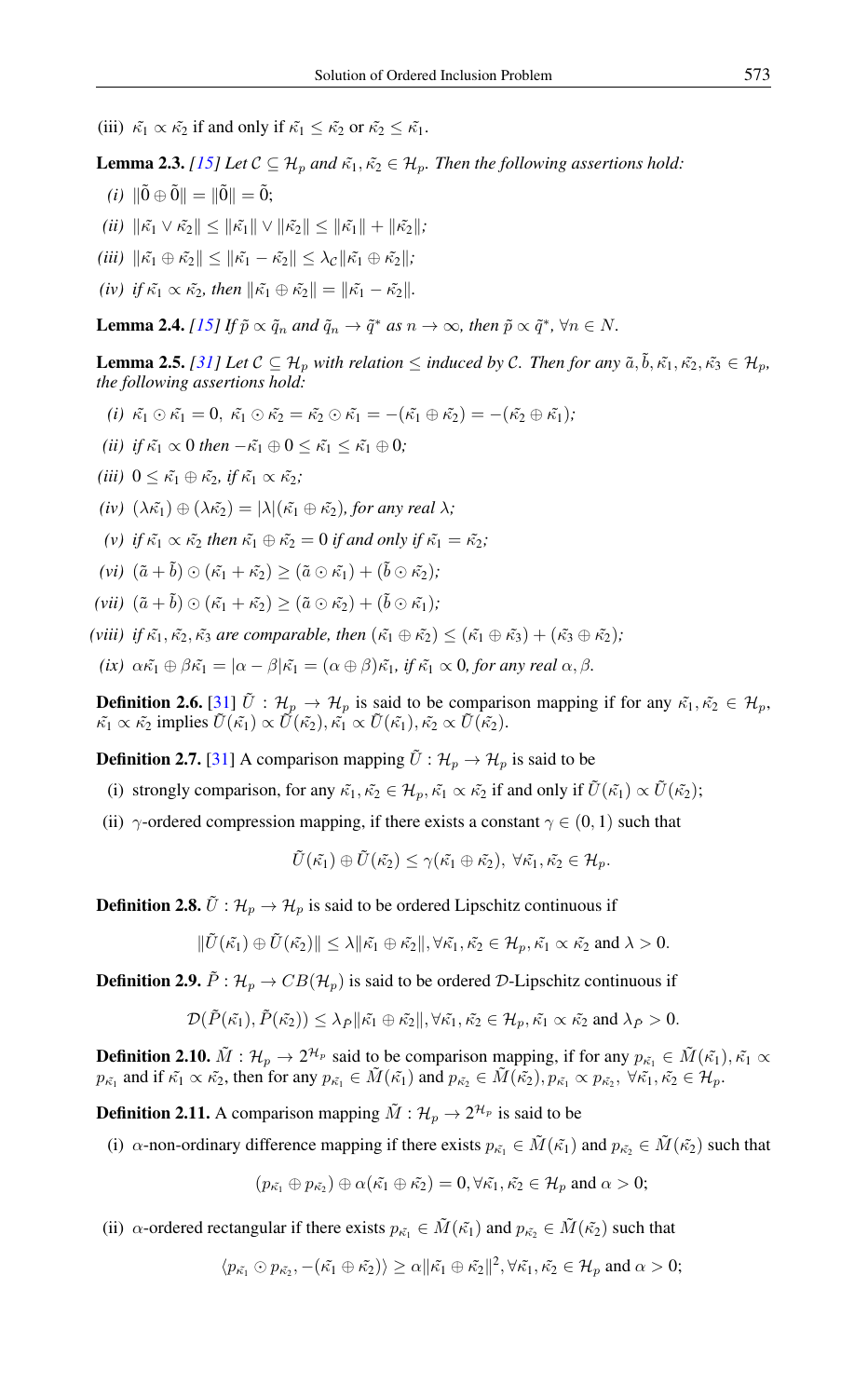(iii)  $\lambda$ -XOR-ordered strongly monotone compression mapping, if  $\tilde{\kappa}_1 \propto \tilde{\kappa}_2$  and for any  $p_{\tilde{\kappa}_1} \in$  $\tilde{M}(\tilde{\kappa_1})$  and  $p_{\tilde{\kappa_2}} \in \tilde{M}(\tilde{\kappa_2})$ , we have

$$
\lambda(p_{\tilde{\kappa_1}}\oplus p_{\tilde{\kappa_2}})\geq (\tilde{\kappa_1}\oplus \tilde{\kappa_2}), \forall \tilde{\kappa_1}, \tilde{\kappa_2}\in \mathcal{H}_p \text{ and } \lambda>0.
$$

**Definition 2.12.** Let  $\tilde{U}, \tilde{V} : \mathcal{H}_p \to \mathcal{H}_p$  be the single-valued mappings. Then  $\tilde{H} : \mathcal{H}_p \times \mathcal{H}_p \to \mathcal{H}_p$ is said to be

(i)  $\tau_1$ -ordered compression mapping with respect to  $\tilde{U}$ , if there exists a constant  $\tau_1 \in (0,1)$ satisfying

$$
\tilde{H}(\tilde{U}(\tilde{\kappa_1}),\cdot) \oplus \tilde{H}(\tilde{U}(\tilde{\kappa_2}),\cdot) \leq \tau_1(\tilde{\kappa_1} \oplus \tilde{\kappa_2}), \ \forall \tilde{\kappa_1}, \tilde{\kappa_2} \in \mathcal{H}_p;
$$

(ii)  $\tau_2$ -ordered compression mapping with respect to  $\tilde{V}$ , if there exists a constant  $\tau_2 \in (0,1)$ satisfying

$$
\tilde{H}(\cdot,\tilde{V}(\tilde{\kappa_1}))\oplus\tilde{H}(\cdot,\tilde{V}(\tilde{\kappa_2}))\leq\tau_2(\tilde{\kappa_1}\oplus\tilde{\kappa_2}),\ \forall\tilde{\kappa_1},\tilde{\kappa_2}\in\mathcal{H}_p;
$$

- (iii) mixed comparison mapping with respect to  $\tilde{U}$  and  $\tilde{V}$ , if for all  $\tilde{\kappa_1}, \tilde{\kappa_2} \in \mathcal{H}_n, \tilde{\kappa_1} \propto \tilde{\kappa_2}$  then  $\tilde{H}(\tilde{U}(\tilde{\kappa_1}), \tilde{V}(\tilde{\kappa_1})) \propto \tilde{H}(\tilde{U}(\tilde{\kappa_2}), \tilde{V}(\tilde{\kappa_2})), \tilde{\kappa_1} \propto \tilde{H}(\tilde{U}(\tilde{\kappa_1}), \tilde{V}(\tilde{\kappa_1}))$  and  $\tilde{\kappa_2} \propto \tilde{H}(\tilde{U}(\tilde{\kappa_2}), \tilde{V}(\tilde{\kappa_2}));$
- (iv) mixed strongly comparison mapping with respect to  $\tilde{U}$  and  $\tilde{V}$ , if for all  $\tilde{\kappa_1}, \tilde{\kappa_2} \in \mathcal{H}_p$ ,  $\tilde{H}(\tilde{U}(\tilde{\kappa_1}),\tilde{V}(\tilde{\kappa_1})) \propto \tilde{H}(\tilde{U}(\tilde{\kappa_2}),\tilde{V}(\tilde{\kappa_2}))$  if and only if  $\tilde{\kappa_1} \propto \tilde{\kappa_2}$ , for all  $\tilde{\kappa_1}, \tilde{\kappa_2} \in \mathcal{H}_p$ .

**Definition 2.13.** Let  $\tilde{U}, \tilde{V} : \mathcal{H}_p \to \mathcal{H}_p$  and  $\tilde{H} : \mathcal{H}_p \times \mathcal{H}_p \to \mathcal{H}_p$  be the single-valued mappings.  $\tilde{M}: \mathcal{H}_p \to 2^{\mathcal{H}_p}$  is said to be  $\tilde{H}(\cdot, \cdot)$ -compression  $(\alpha, \lambda)$ -ordered NODSM with respect to  $\tilde{U}$  and  $\tilde{V}$ , if  $\tilde{H}$  is  $\beta_1$  and  $\beta_2$ -ordered compression mapping with respect to  $\tilde{U}$  and  $\tilde{V}$ , respectively and  $\tilde{M}$ is  $\alpha_{\tilde{M}}$ -non ordinary difference,  $\lambda$ -XOR-ordered strongly monotone mapping such that

$$
[\tilde{H}(\tilde{U}, \tilde{V}) \oplus \lambda \tilde{M}]({\cal H}_p) = {\cal H}_p, \forall \lambda > 0 \text{ and } 0 < \beta_1, \beta_2 < 1.
$$

**Definition 2.14.** Let  $\tilde{U}, \tilde{V} : \mathcal{H}_p \to \mathcal{H}_p$ ;  $\tilde{H} : \mathcal{H}_p \times \mathcal{H}_p \to \mathcal{H}_p$  be the single-valued mappings and  $\tilde{M}: \mathcal{H}_p \to 2^{\mathcal{H}_p}$  be  $\tilde{H}(\cdot, \cdot)$ -compression  $(\alpha, \lambda)$ -ordered NODSM mapping with respect to  $\tilde{U}$  and  $\tilde{V}$ . The resolvent operator  $R_{\lambda M}^{\tilde{H}(\cdot,\cdot)}$  $\mathcal{H}_{\lambda,\tilde{M}}^{H(\cdot,\cdot)}: \mathcal{H}_p \to \mathcal{H}_p$  is defined by

$$
R_{\lambda,\tilde{M}}^{\tilde{H}(\cdot,\cdot)}(\tilde{u}) = [\tilde{H}(\tilde{U},\tilde{V}) \oplus \lambda \tilde{M}]^{-1}(\tilde{u}), \ \forall \tilde{u} \in \mathcal{H}_p, \ \lambda, \alpha > 0, 0 < \beta_1, \beta_2 < 1. \tag{2.1}
$$

**Proposition 2.15.** Let  $\tilde{U}, \tilde{V} : \mathcal{H}_p \to \mathcal{H}_p$  and  $\tilde{H} : \mathcal{H}_p \times \mathcal{H}_p \to \mathcal{H}_p$  be the single-valued mappings *such that*  $\tilde{H}$  *is*  $\beta_1$  *and*  $\beta_2$ *-ordered compression mapping with respect to*  $\tilde{U}$  *and*  $\tilde{V}$ *, respectively.* Let  $\tilde{M}: \mathcal{H}_p\to 2^{\mathcal{H}_p}$  be an  $\alpha$ -ordered rectangular mapping with  $\lambda\alpha>\beta_1+\beta_2$  and  $(\tilde{u}\oplus\tilde{v})\propto 0$ . Then the resolvent operator  $R_{\lambda}^{\tilde{H}(\cdot,\cdot)}$  $\mathcal{H}_{\lambda,\tilde{M}}^{H(\cdot,\cdot)}:\mathcal{H}_p\to\mathcal{H}_p$  is a single-valued mapping.

*Proof.* Given  $\tilde{w} \in \mathcal{H}_p$ ,  $\tilde{u} \propto \tilde{v}$  and  $\lambda > 0$ , let  $\tilde{u}, \tilde{v} \in [\tilde{H}(\tilde{U}, \tilde{V}) \oplus \lambda \tilde{M}]^{-1}(\tilde{w})$ . Then,

$$
p_{\tilde{u}} = \frac{1}{\lambda} [\tilde{w} \oplus \tilde{H}(\tilde{U}(\tilde{u}), \tilde{V}(\tilde{u}))] \in \tilde{M}(\tilde{u}),
$$

and

$$
p_{\tilde{v}} = \frac{1}{\lambda} [\tilde{w} \oplus \tilde{H}(\tilde{U}(\tilde{v}), \tilde{V}(\tilde{v}))] \in \tilde{M}(\tilde{v}).
$$

Following (i) and (ii) of Lemma [2.5,](#page-2-0) we have

$$
p_{\tilde{u}} \odot p_{\tilde{v}} = \frac{1}{\lambda} [\tilde{w} \oplus \tilde{H}(\tilde{U}(\tilde{u}), \tilde{V}(\tilde{u}))] \odot \frac{1}{\lambda} [\tilde{w} \oplus \tilde{H}(\tilde{U}(\tilde{v}), \tilde{V}(\tilde{v}))]
$$
  
\n
$$
= \frac{1}{\lambda} ([\tilde{w} \oplus \tilde{H}(\tilde{U}(\tilde{u}), \tilde{V}(\tilde{u}))] \odot [\tilde{w} \oplus \tilde{H}(\tilde{U}(\tilde{v}), \tilde{V}(\tilde{v}))])
$$
  
\n
$$
= -\frac{1}{\lambda} ([\tilde{w} \oplus \tilde{H}(\tilde{U}(\tilde{u}), \tilde{V}(\tilde{u}))] \oplus [\tilde{w} \oplus \tilde{H}(\tilde{U}(\tilde{v}), \tilde{V}(\tilde{v}))])
$$
  
\n
$$
= -\frac{1}{\lambda} ([\tilde{w} \oplus \tilde{w}] \oplus [\tilde{H}(\tilde{U}(\tilde{u}), \tilde{V}(\tilde{u})) \oplus \tilde{H}(\tilde{U}(\tilde{v}), \tilde{V}(\tilde{v}))])
$$
  
\n
$$
= -\frac{1}{\lambda} (0 \oplus [\tilde{H}(\tilde{U}(\tilde{u}), \tilde{V}(\tilde{u})) \oplus \tilde{H}(\tilde{U}(\tilde{v}), \tilde{V}(\tilde{v}))]
$$
  
\n
$$
\leq -\frac{1}{\lambda} [\tilde{H}(\tilde{U}(\tilde{u}), \tilde{V}(\tilde{u})) \oplus \tilde{H}(\tilde{U}(\tilde{v}), \tilde{V}(\tilde{v}))].
$$
\n(2.2)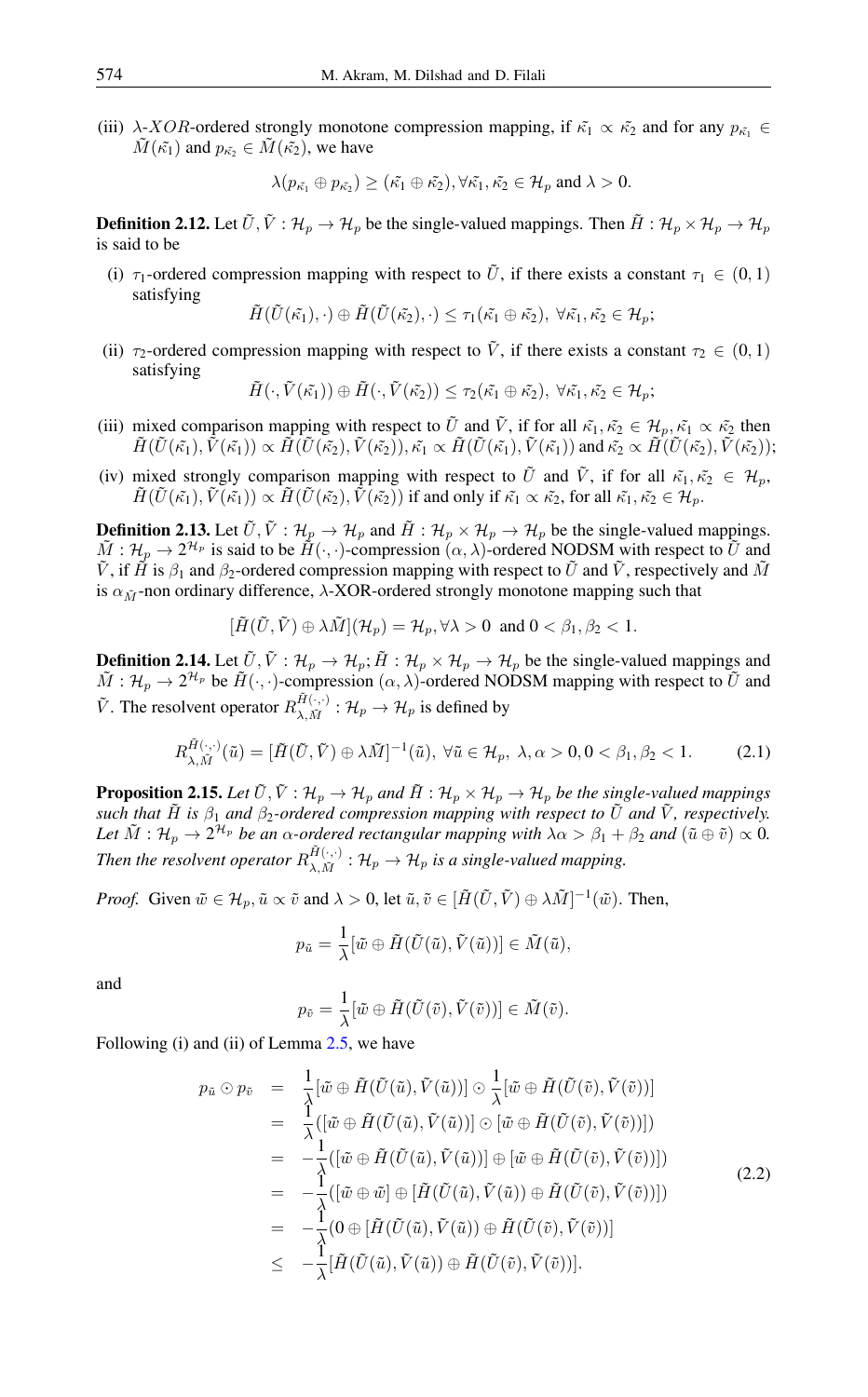Since  $\tilde{M}$  is  $\alpha$ -ordered rectangular mapping,  $\tilde{H}$  is  $\beta_1$  and  $\beta_2$ -ordered compression mapping with respect to  $\tilde{U}$  and  $\tilde{V}$ , respectively. Therefore,

$$
\alpha \|\tilde{u} \oplus \tilde{v}\|^{2} \leq \langle p_{\tilde{u}} \odot p_{\tilde{v}}, -(\tilde{u} \oplus \tilde{v}) \rangle \n\leq \langle -\frac{1}{\lambda} (\tilde{H}(\tilde{U}(\tilde{u}), \tilde{V}(\tilde{u})) \oplus \tilde{H}(\tilde{U}(\tilde{v}), \tilde{V}(\tilde{v}))), -(\tilde{u} \oplus \tilde{v}) \rangle \n= \frac{1}{\lambda} \langle \tilde{H}(\tilde{U}(\tilde{u}), \tilde{V}(\tilde{u})) \oplus \tilde{H}(\tilde{U}(\tilde{v}), \tilde{V}(\tilde{v})), (\tilde{u} \oplus \tilde{v}) \rangle \n\leq \frac{1}{\lambda} \langle \tilde{H}(\tilde{U}(\tilde{u}), \tilde{V}(\tilde{u})) \oplus \tilde{H}(\tilde{U}(\tilde{v}), \tilde{V}(\tilde{u})), (\tilde{u} \oplus \tilde{v}) \rangle \n+ \frac{1}{\lambda} \langle \tilde{H}(\tilde{U}(\tilde{v}), \tilde{V}(\tilde{u})) \oplus \tilde{H}(\tilde{U}(\tilde{v}), \tilde{V}(\tilde{v})), (\tilde{u} \oplus \tilde{v}) \rangle \n\leq \frac{1}{\lambda} \langle \beta_{1}(\tilde{u} \oplus \tilde{v}), (\tilde{u} \oplus \tilde{v}) \rangle + \frac{1}{\lambda} \langle \beta_{2}(\tilde{u} \oplus \tilde{v}), (\tilde{u} \oplus \tilde{v}) \rangle \n= \frac{\langle \beta_{1} + \beta_{2} \rangle}{\lambda} \|\tilde{u} \oplus \tilde{v}\|^{2},
$$
\n(2.3)

that is,  $\left(\alpha - \frac{\beta_1 + \beta_2}{\lambda}\right)$ λ  $k(\tilde{u} \oplus \tilde{v})^2 \leq 0$ . Since  $\lambda \alpha > \beta_1 + \beta_2$ , therefore  $\|\tilde{u} \oplus \tilde{v}\| = 0$ . Thus  $\tilde{u} = \tilde{v}$ , i.e., the resolvent operator  $R_{\lambda}^{\tilde{H}(\cdot,\cdot)}$  $A^{(H(\cdot,\cdot))}_{\lambda,\tilde{M}}$  associated to  $\tilde{U}, \tilde{V}, \tilde{H}$  and  $\tilde{M}$  is a single-valued mapping.

**Proposition 2.16.** Let  $\tilde{U}, \tilde{V}$  :  $\mathcal{H}_p \to \mathcal{H}_p$  and  $\tilde{H}$  :  $\mathcal{H}_p \times \mathcal{H}_p \to \mathcal{H}_p$  be the single-valued map*pings such that* H˜ *is mixed strongly comparison mapping,* β<sup>1</sup> *and* β2*-ordered compression map*ping with respect to  $\tilde{U}$  and  $\tilde{V}$ , respectively. Let  $\tilde{M}$  :  $\mathcal{H}_p$   $\to$   $2^{\mathcal{H}_p}$  be an  $\tilde{H}(\cdot,\cdot)$ -compression  $(\alpha, \lambda)$ -XOR-NODSM mapping. Then the resolvent operator  $R_{\lambda M}^{\tilde{H}(\cdot, \cdot)}$  $\mathcal{H}_{\lambda,\tilde{M}}^{H(\cdot,\cdot)}:\mathcal{H}_{p}\rightarrow \mathcal{H}_{p}$  is a comparison *mapping.*

*Proof.* Given  $\tilde{u}, \tilde{v} \in \mathcal{H}_n$ , assume that  $\tilde{u} \propto \tilde{v}$  and

<span id="page-4-0"></span>
$$
p_{\tilde{u}} = \frac{1}{\lambda} [\tilde{u} \oplus \tilde{H}(\tilde{U}(R_{\lambda,\tilde{M}}^{\tilde{H}(\cdot,\cdot)}(\tilde{u})), \tilde{V}(R_{\lambda,\tilde{M}}^{\tilde{H}(\cdot,\cdot)}(\tilde{u})))] \in \tilde{M}(R_{\lambda,\tilde{M}}^{\tilde{H}(\cdot,\cdot)}(\tilde{u})),
$$
\n(2.4)

<span id="page-4-1"></span>and

$$
p_{\tilde{v}} = \frac{1}{\lambda} [\tilde{v} \oplus \tilde{H}(\tilde{U}(R_{\lambda,\tilde{M}}^{\tilde{H}(\cdot,\cdot)}(\tilde{v})), \tilde{V}(R_{\lambda,\tilde{M}}^{\tilde{H}(\cdot,\cdot)}(\tilde{v})))] \in \tilde{M}(R_{\lambda,\tilde{M}}^{\tilde{H}(\cdot,\cdot)}(\tilde{v})).
$$
\n(2.5)

For the sake of computation, assume

$$
T(\tilde{u}) = R_{\lambda, \tilde{M}}^{\tilde{H}(\cdot, \cdot)}(\tilde{u}) \text{ and } T(\tilde{v}) = R_{\lambda, \tilde{M}}^{\tilde{H}(\cdot, \cdot)}(\tilde{v}).
$$

Using the  $(\alpha, \lambda)$ -XOR-oredered strong monotonicity of  $\tilde{M}$ , [\(2.4\)](#page-4-0) and [\(2.5\)](#page-4-1), we have

$$
(\tilde{u} \oplus \tilde{v}) \leq \lambda (p_{\tilde{u}} \oplus p_{\tilde{v}})
$$
  
\n
$$
(\tilde{u} \oplus \tilde{v}) \leq [\tilde{u} \oplus \tilde{H}(\tilde{U}(T(\tilde{u})), \tilde{V}(T(\tilde{u})))] \oplus [\tilde{v} \oplus \tilde{H}(\tilde{U}(T(\tilde{v})), \tilde{V}(T(\tilde{v})))]
$$
  
\n
$$
(\tilde{u} \oplus \tilde{v}) \leq (\tilde{u} \oplus \tilde{v}) \oplus (\tilde{H}(\tilde{U}(T(\tilde{u})), \tilde{V}(T(\tilde{u})))) \oplus (\tilde{H}(\tilde{U}(T(\tilde{v})), \tilde{V}(T(\tilde{v}))))
$$
  
\n
$$
0 \leq (\tilde{H}(\tilde{U}(T(\tilde{u})), \tilde{V}(T(\tilde{u})))) \oplus (\tilde{H}(\tilde{U}(T(\tilde{v})), \tilde{V}(T(\tilde{v}))))
$$

The above inequality gives

$$
0 \leq [\tilde{H}(\tilde{U}(T(\tilde{u})), \tilde{V}(T(\tilde{u}))) - \tilde{H}(\tilde{U}(T(\tilde{v})), \tilde{V}(T(\tilde{v})))]
$$

$$
\vee [\tilde{H}(\tilde{U}(T(\tilde{v})), \tilde{V}(T(\tilde{v}))) - \tilde{H}(\tilde{U}(T(\tilde{u})), \tilde{V}(T(\tilde{u})))].
$$

Thus, we have

<span id="page-4-2"></span>i.e.,

either 
$$
0 \leq [\tilde{H}(\tilde{U}(T(\tilde{u})), \tilde{V}(T(\tilde{u}))) - \tilde{H}(\tilde{U}(T(\tilde{v})), \tilde{V}(T(\tilde{v})))]
$$
  
or  $0 \leq [\tilde{H}(\tilde{U}(T(\tilde{v})), \tilde{V}(T(\tilde{v}))) - \tilde{H}(\tilde{U}(T(\tilde{u})), \tilde{V}(T(\tilde{u})))].$   

$$
\tilde{H}(\tilde{U}(T(\tilde{v})), \tilde{V}(T(\tilde{v}))) \leq \tilde{H}(\tilde{U}(T(\tilde{u})), \tilde{V}(T(\tilde{u})))
$$
(2.6)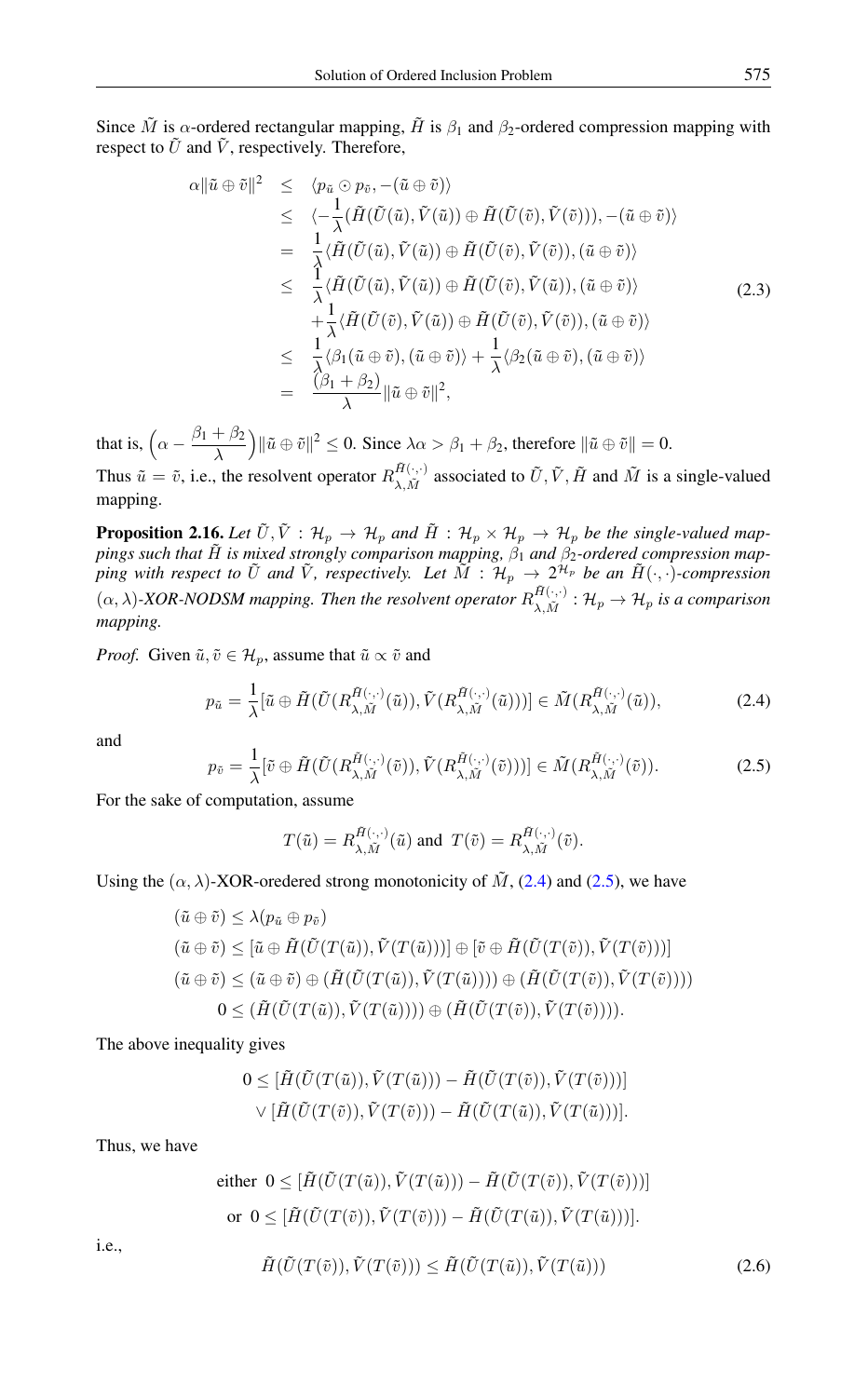$$
\text{or } \tilde{H}(\tilde{U}(T(\tilde{u})), \tilde{V}(T(\tilde{u}))) \le \tilde{H}(\tilde{U}(T(\tilde{v})), \tilde{V}(T(\tilde{v}))).\tag{2.7}
$$

<span id="page-5-0"></span>From  $(2.6)$  and  $(2.7)$ , we have

$$
\tilde{H}(\tilde{U}(T(\tilde{u})), \tilde{V}(T(\tilde{u}))) \propto \tilde{H}(\tilde{U}(T(\tilde{v})), \tilde{V}(T(\tilde{v})))
$$

i.e.,

$$
\tilde{H}(\tilde{U}(R_{\lambda, \tilde{M}}^{\tilde{H}(\cdot, \cdot)}(\tilde{u})), \tilde{V}(R_{\lambda, \tilde{M}}^{\tilde{H}(\cdot, \cdot)}T(\tilde{u}))) \propto \tilde{H}(\tilde{U}(R_{\lambda, \tilde{M}}^{\tilde{H}(\cdot, \cdot)}(\tilde{v})), \tilde{V}(R_{\lambda, \tilde{M}}^{\tilde{H}(\cdot, \cdot)}(\tilde{v}))).
$$

Since  $\tilde{H}$  is a mixed strongly comparison mapping with respect to  $\tilde{U}$  and  $\tilde{V}$ , then  $R_{\lambda M}^{\tilde{H}(\cdot,\cdot)}$  $\tilde{\mu}_{(\lambda,\tilde{M})}^{(H(\cdot,\cdot))}(\tilde{u}) \propto$  $R^{ \tilde{H}(\cdot,\cdot)}_{\scriptscriptstyle \lambda\,\tilde{M}}$  $\tilde{H}(\cdot,\cdot)\atop \lambda,\tilde{M}(\tilde{v}),$  that is,  $R_{\lambda,\tilde{M}}^{\tilde{H}(\cdot,\cdot)}$  $\sum_{\lambda,\tilde{M}}^{H(\cdot,\cdot)}$  is a comparison mapping.  $\Box$ 

<span id="page-5-1"></span>**Lemma 2.17.** *[\[6\]](#page-13-27)* Let  $\tilde{U}, \tilde{V} : \mathcal{H}_p \to \mathcal{H}_p$  and  $\tilde{H} : \mathcal{H}_p \times \mathcal{H}_p \to \mathcal{H}_p$  be the single-valued mappings *such that*  $\tilde{H}$  *is mixed strongly comparison mapping with respect to*  $\tilde{U}$  *and*  $\tilde{V}$ *,*  $\beta_1$  *and*  $\beta_2$ *-ordered compression mapping with respect to*  $\tilde{U}$  *and*  $\tilde{V}$ , *respectively.* If  $\tilde{M}$  :  $\mathcal{H}_p \to 2^{\mathcal{H}_p}$  *is*  $\tilde{H}(\cdot, \cdot)$ *compression*  $(α, λ)$ -XOR-NODSM,  $α$ -ordered rectangular mapping with  $λα > (β<sub>1</sub> + β<sub>2</sub>), 0 <$  $\beta_1, \beta_2 < 1$ , then the resolvent operator  $R_{\lambda M}^{\tilde{H}(\cdot, \cdot)}$  $\frac{\tilde{H}(\cdot,\cdot)}{\lambda,\tilde{M}}:\mathcal{H}_p\to\mathcal{H}_p$  is  $\frac{1}{\lambda\alpha-(\beta_1+\beta_2)}$ -Lipschitz continu*ous. i.e.,*

$$
||R_{\lambda,\tilde{M}}^{\tilde{H}(\cdot,\cdot)}(\tilde{u})\oplus R_{\lambda,\tilde{M}}^{\tilde{H}(\cdot,\cdot)}(\tilde{v})|| \leq \Omega ||\tilde{u}\oplus \tilde{v}||, \forall \tilde{u}, \tilde{v} \in \mathcal{H}_p,
$$

*where*  $\Omega = \frac{1}{\sqrt{2\pi} \sqrt{3}}$  $\frac{1}{\lambda \alpha - (\beta_1 + \beta_2)}$ .

## 3 Graph convergence for  $\tilde{H}(\cdot, \cdot)$ -compression  $(\alpha, \lambda)$ -XOR-NODSM mapping

This section begins with the definition of the graph convergence. We establish the relationship between the graph convergence and resolvent operator convergence associated to  $\tilde{H}(\cdot, \cdot)$ compression  $(\alpha, \lambda)$ -XOR-NODSM mapping.

The graph of a multi-valued mapping  $\tilde{M}$  :  $\mathcal{H}_p \rightarrow 2^{\mathcal{H}_p}$  is defined by

$$
graph(\tilde{M}) = \{(\tilde{u}, \tilde{v}) : \tilde{v} \in \tilde{M}(\tilde{u})\}.
$$

**Definition 3.1.** Let  $\tilde{U}, \tilde{V}$  :  $\mathcal{H}_p \to \mathcal{H}_p$ ;  $\tilde{H}$  :  $\mathcal{H}_p \times \mathcal{H}_p \to \mathcal{H}_p$  be the single-valued mappings and  $\tilde{M}_n$ ,  $\tilde{M}$  :  $\mathcal{H}_p \times \mathcal{H}_p \to 2^{\tilde{\mathcal{H}}_p}$  be  $\tilde{H}(\cdot, \cdot)$ -compression  $(\alpha, \lambda)$ -XOR-NODSM mappings,  $n =$  $0, 1, 2, \cdots$ . The sequence  $\{\tilde{M}_n\}$  is said to be graph convergence to  $\tilde{M}$ , indicated by  $\tilde{M}_n \underline{G}\tilde{M}$  if for each element  $(\tilde{u}, \tilde{v}) \in graph(\tilde{M})$ , there exists  $\{(\tilde{u}_n, \tilde{v}_n)\} \in graph(\tilde{M}_n)$  such that

$$
\tilde{u}_n \to \tilde{u}
$$
 and  $\tilde{v}_n \to \tilde{v}$  as  $n \to \infty$ .

<span id="page-5-2"></span>**Theorem 3.2.** Let  $\tilde{U}, \tilde{V}: \mathcal{H}_p \to \mathcal{H}_p$  and  $\tilde{H}: \mathcal{H}_p \times \mathcal{H}_p \to \mathcal{H}_p$  be the single-valued mappings such *that* H˜ *is* β1*-ordered compression mapping with respect to* U˜ *,* β2*-ordered compression mapping* with respect to  $\tilde{V}$  and  $\tilde{H}$  is comparison mapping with respect to  $\tilde{U}$  and  $\tilde{V}$ ,  $R_{\lambda}^{\tilde{H}(\cdot,\cdot)}$  $\tilde{H}^{(\cdot,\cdot)}_{\lambda,\tilde{M}_n}(\tilde{u}) \propto R_{\lambda,\tilde{M}_n}^{\tilde{H}(\cdot,\cdot)}$  $\tilde{\gamma}_{\lambda,\tilde{M}_n}^{H(\cdot,\cdot)}(\tilde{v})$ and  $R_{\lambda}^{\tilde{H}(\cdot,\cdot)}$  $\frac{\tilde{H}(\cdot,\cdot)}{\lambda,\tilde{M}}(\tilde{u})\ \propto\ R^{\tilde{H}(\cdot,\cdot)}_{\lambda,\tilde{M}}$  $A^{(H(\cdot,\cdot))}_{\lambda,\tilde{M}}(\tilde{v})$ *. Let*  $\tilde{M}_n, \tilde{M}$  :  $\mathcal{H}_p \to 2^{\mathcal{H}_p}$  be  $\tilde{H}(\cdot,\cdot)$ -compression  $(\alpha,\lambda)$ -XOR-*NODSM mappings for*  $n = 0, 1, 2, \cdots$  *. Then*  $\tilde{M}_n \underline{G} \tilde{M}$ *, if and only if* 

$$
R_{\lambda,\tilde{M}_n}^{\tilde{H}(\cdot,\cdot)}(\tilde{u})\to R_{\lambda,\tilde{M}}^{\tilde{H}(\cdot,\cdot)}(\tilde{u}),\forall \tilde{u}\in\mathcal{H}_p,\lambda>0,0<\beta_1,\beta_2<1,
$$

where;  $R_{\lambda}^{\tilde{H}(\cdot,\cdot)}$  $\tilde{H}(\cdot,\cdot)}_{\lambda,\tilde{M}_n}(\tilde{u})=[\tilde{H}(\tilde{U},\tilde{V})\oplus\lambda \tilde{M}_n]^{-1}(\tilde{u})$  and  $R_{\lambda,\tilde{M}}^{\tilde{H}(\cdot,\cdot)}$  $\tilde{M}_{[\lambda, \tilde{M}]}^{(f(\cdot, \cdot))}(\tilde{u}) = [\tilde{H}(\tilde{U}, \tilde{V}) \oplus \lambda \tilde{M}]^{-1}(\tilde{u}).$ 

*Proof.* Suppose that  $\tilde{M}_n \underline{G}\tilde{M}$ , then for any given  $\tilde{w} \in \mathcal{H}_p$ , let

$$
\tilde{u}_n = R_{\lambda, \tilde{M}_n}^{\tilde{H}(\cdot, \cdot)}(\tilde{w})
$$
 and  $\tilde{u} = R_{\lambda, \tilde{M}}^{\tilde{H}(\cdot, \cdot)}(\tilde{w}).$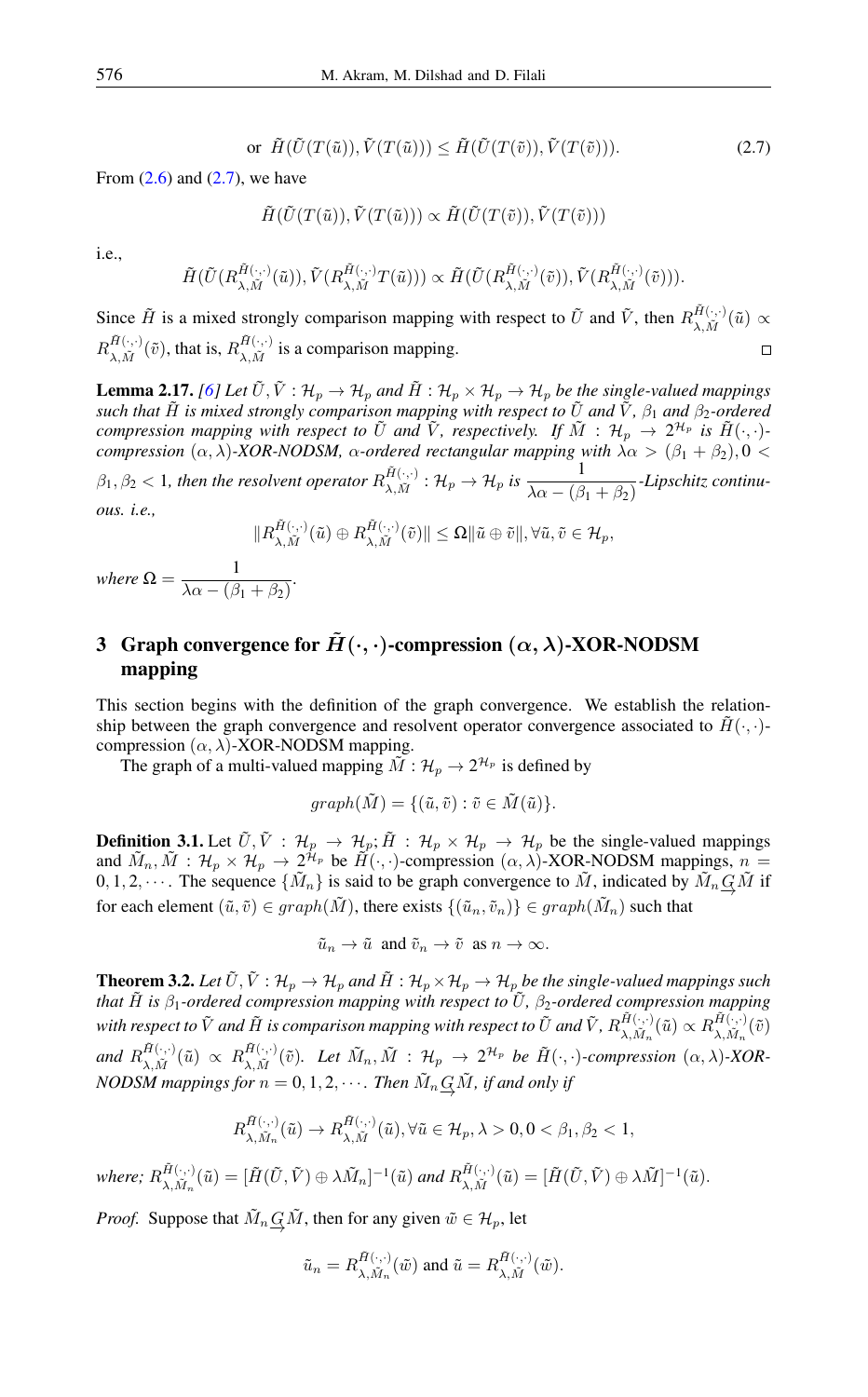Then  $\tilde{u} = R_{\lambda}^{\tilde{H}(\cdot,\cdot)}$  ${}^{H(\cdot,\cdot)}_{\lambda,\tilde{M}}(\tilde{w})=[\tilde{H}(\tilde{U},\tilde{V})\oplus\lambda \tilde{M}]^{-1}(\tilde{w}),$  thus

$$
\frac{1}{\lambda}[\tilde{w} \oplus \tilde{H}(\tilde{U}(\tilde{u}), \tilde{V}(\tilde{u}))] \in \tilde{M}(\tilde{u}),
$$

which implies that

$$
\left(\tilde{u},\frac{1}{\lambda}[\tilde{w} \oplus \tilde{H}(\tilde{U}(\tilde{u}),\tilde{V}(\tilde{u}))]\right) \in graph(\tilde{M}).
$$

<span id="page-6-0"></span>Thus, by the graph convergence it follows that there exists a sequence  $\{(\tilde{u}'_n, \tilde{v}'_n)\} \in graph(\tilde{M}_n)$ such that

$$
\tilde{u}'_n \to \tilde{u}
$$
 and  $\tilde{v}'_n \to \frac{1}{\lambda} [\tilde{w} \oplus \tilde{H} (\tilde{U}\tilde{u}, \tilde{V}\tilde{u})]$  as  $n \to \infty$ . (3.1)

Since  $\tilde{v}'_n \in \tilde{M}_n(\tilde{u}'_n)$ , we have

$$
\tilde{H}(\tilde{U}(\tilde{u}'_n),\tilde{V}(\tilde{u}'_n))\oplus \lambda \tilde{v}'_n\in [\tilde{H}(\tilde{U},\tilde{V})\oplus \lambda \tilde{M}_n](\tilde{u}'_n)
$$

and thus,

$$
\tilde{u}'_n = R^{\tilde{H}(\cdot,\cdot)}_{\lambda,\tilde{M}_n} [\tilde{H}(\tilde{U}(\tilde{u}'_n),\tilde{V}(\tilde{u}'_n)) \oplus \lambda \tilde{v}'_n].
$$

Now,

$$
\|\tilde{u}_n - \tilde{u}\| \le \|\tilde{u}_n - \tilde{u}'_n\| + \|\tilde{u}'_n - \tilde{u}\|
$$
  
\n
$$
= \|\tilde{u}_n \oplus \tilde{u}'_n\| + \|\tilde{u}'_n \oplus \tilde{u}\|
$$
  
\n
$$
= \|R_{\lambda, \tilde{M}_n}^{\tilde{H}(\cdot, \cdot)}(\tilde{w}) \oplus R_{\lambda, \tilde{M}_n}^{\tilde{H}(\cdot, \cdot)}[\tilde{H}(\tilde{U}(\tilde{u}'_n), \tilde{V}(\tilde{u}'_n)) \oplus \lambda \tilde{v}'_n]\| + \|\tilde{u}'_n \oplus \tilde{u}\|.
$$

Utilizing the Lipschitz continuity of  $R_{\lambda M}^{\tilde{H}(\cdot,\cdot)}$  $\sum_{\lambda,\tilde{M}_n}^{H(\cdot,\cdot)}$ , we have

$$
\|\tilde{u}_n - \tilde{u}\| \leq \Omega \|\tilde{w} \oplus [\tilde{H}(\tilde{U}(\tilde{u}'_n), \tilde{V}(\tilde{u}'_n)) \oplus \lambda \tilde{v}'_n]\| + \|\tilde{u}'_n \oplus \tilde{u}\|
$$
  
\n
$$
\leq \Omega \|\tilde{w} \oplus [\tilde{H}(\tilde{U}(\tilde{u}'_n), \tilde{V}(\tilde{u}'_n)) - \lambda \tilde{v}'_n]\| + \|\tilde{u}'_n \oplus \tilde{u}\|
$$
  
\n
$$
\leq \Omega \|\tilde{w} \oplus \tilde{H}(\tilde{U}(\tilde{u}), \tilde{V}(\tilde{u}))\| - \lambda \tilde{v}'_n\|
$$
  
\n
$$
+ \Omega \|\tilde{H}(\tilde{U}(\tilde{u}'_n), \tilde{V}(\tilde{u}'_n)) - \tilde{H}(\tilde{U}(\tilde{u}), \tilde{V}(\tilde{u}))\| + \|\tilde{u}'_n \oplus \tilde{u}\|
$$
  
\n
$$
\leq \Omega \|\tilde{w} \oplus \tilde{H}(\tilde{U}(\tilde{u}), \tilde{V}(\tilde{u}))\| - \lambda \tilde{v}'_n\| + \Omega \|\tilde{H}(\tilde{U}(\tilde{u}'_n), \tilde{V}(\tilde{u}'_n)) - \tilde{H}(\tilde{U}(\tilde{u}), \tilde{V}(\tilde{u}'_n))\|
$$
  
\n
$$
+ \Omega \|\tilde{H}(\tilde{U}(\tilde{u}), \tilde{V}(\tilde{u}'_n)) - \tilde{H}(\tilde{U}(\tilde{u}), \tilde{V}(\tilde{u}))\| + \|\tilde{u}'_n \oplus \tilde{u}\|
$$
  
\n
$$
\leq \Omega \|\tilde{w} \oplus \tilde{H}(\tilde{U}(\tilde{u}), \tilde{V}(\tilde{u}))\| - \lambda \tilde{v}'_n\| + \Omega \|\tilde{H}(\tilde{U}(\tilde{u}'_n), \tilde{V}(\tilde{u}'_n)) \oplus \tilde{H}(\tilde{U}(\tilde{u}), \tilde{V}
$$

Since  $\tilde{H}$  is  $\beta_1$  and  $\beta_2$ -ordered compression mapping with respect to  $\tilde{U}$  and  $\tilde{V}$ , respectively, then

$$
\|\tilde{u}_n - \tilde{u}\| \leq \Omega \|\left[\tilde{w} \oplus \tilde{H}(\tilde{U}(\tilde{u}), \tilde{V}(\tilde{u}))\right] - \lambda \tilde{v}'_n\| + \Omega(\beta_1 \oplus \beta_2) \|\tilde{u}'_n \oplus \tilde{u}\| + \|\tilde{u}'_n \oplus \tilde{u}\|
$$
  
\n
$$
= \Omega \|\left[\tilde{w} \oplus \tilde{H}(\tilde{U}(\tilde{u}), \tilde{V}(\tilde{u}))\right] - \lambda \tilde{v}'_n\| + \left[1 + \Omega(\beta_1 \oplus \beta_2)\right] \|\tilde{u}'_n \oplus \tilde{u}\|
$$
  
\n
$$
= \Omega \|\left[\tilde{w} \oplus \tilde{H}(\tilde{U}(\tilde{u}), \tilde{V}(\tilde{u}))\right] - \lambda \tilde{v}'_n\| + \left[1 + \Omega(\beta_1 \oplus \beta_2)\right] \|\tilde{u}'_n - \tilde{u}\|.
$$
  
\n(3.1) we know that  $\tilde{v}' \to \tilde{v}$  and  $\lambda \tilde{v}' \to \begin{bmatrix} \tilde{v} \oplus \tilde{H}(\tilde{U}(\tilde{u}), \tilde{V}(\tilde{u})) \end{bmatrix}$  as  $n \to \infty$ , then

From [\(3.1\)](#page-6-0), we know that  $\tilde{u}'_n \to \tilde{u}$  and  $\lambda \tilde{v}'_n \to \left[ \tilde{w} \oplus \tilde{H}(\tilde{U}\tilde{u}, \tilde{V}\tilde{u}) \right]$  as  $n \to \infty$ , then  $\|\tilde{u}_n - \tilde{u}\| \to 0 \text{ as } n \to \infty,$ 

which implies that

$$
R_{\lambda, \tilde{M}_n}^{\tilde{H}(\cdot, \cdot)}(\tilde{w}) \to R_{\lambda, \tilde{M}}^{\tilde{H}(\cdot, \cdot)}(\tilde{w}).
$$

Conversely, suppose that

$$
R_{\lambda,\tilde{M}_n}^{\tilde{H}(\cdot,\cdot)}(\tilde{w})\to R_{\lambda,\tilde{M}(\cdot,\cdot)}^{\tilde{H}(\cdot,\cdot)}(\tilde{w}),\ \ \forall \tilde{w}\in\mathcal{H}_p,\lambda>0.
$$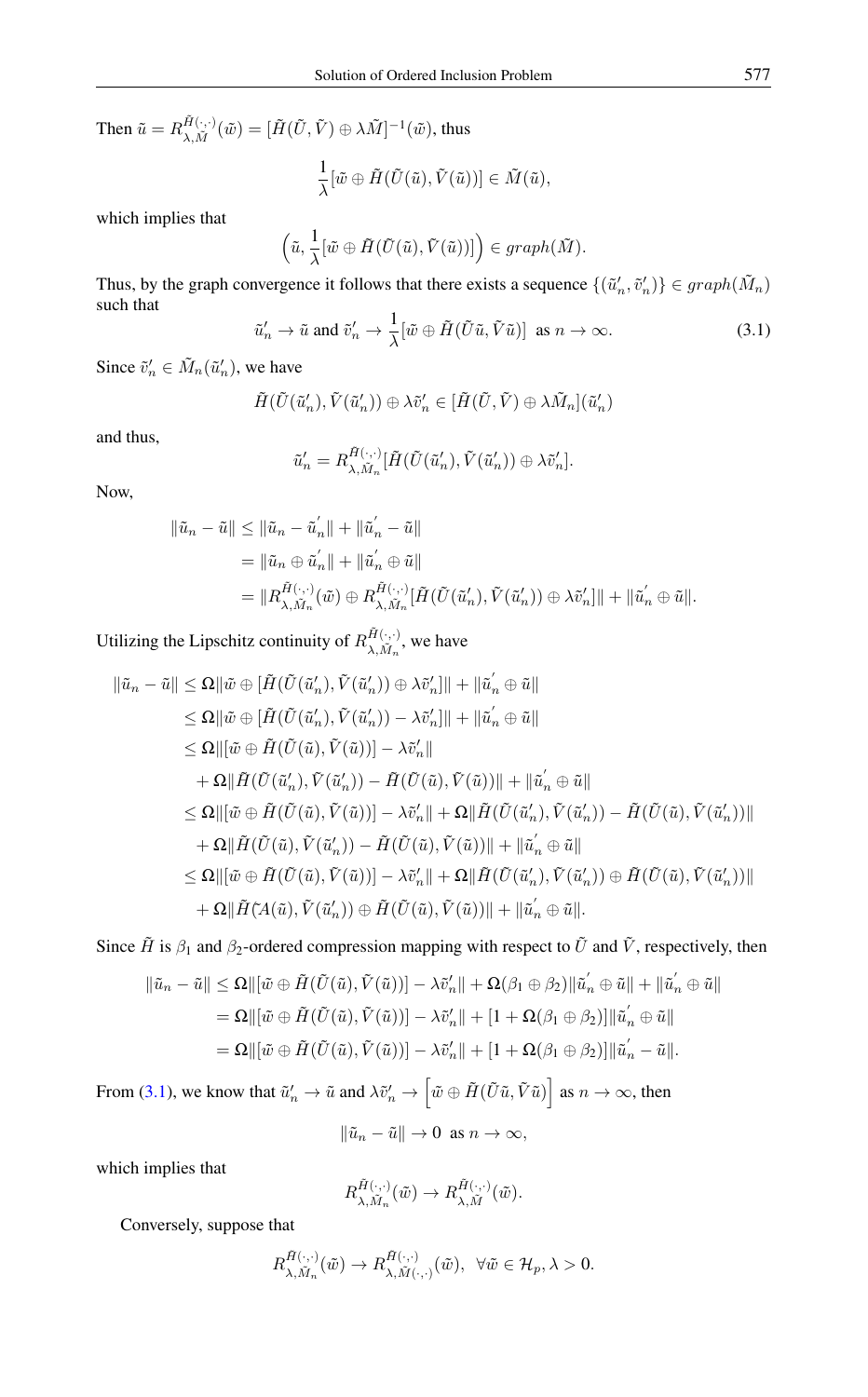Let  $(\tilde{u}, \tilde{v}) \in graph(\tilde{M})$ , then  $\tilde{v} \in \tilde{M}(\tilde{u})$ . Thus we have

$$
\tilde{H}(\tilde{U}(\tilde{u}),\tilde{V}(\tilde{u}))\oplus \lambda \tilde{v}\in [\tilde{H}(\tilde{U},\tilde{V})\oplus \lambda \tilde{M}](\tilde{u})
$$

<span id="page-7-0"></span>and hence

$$
\tilde{u} = R_{\lambda,\tilde{M}}^{\tilde{H}(\cdot,\cdot)} [\tilde{H}(\tilde{U}(\tilde{u}),\tilde{V}(\tilde{u})) \oplus \lambda \tilde{v}].
$$
\n(3.2)

<span id="page-7-1"></span>Let

$$
\tilde{u}_n = R^{\tilde{H}(\cdot,\cdot)}_{\lambda,\tilde{M}_n} [\tilde{H}(\tilde{U}(\tilde{u}),\tilde{V}(\tilde{u})) \oplus \lambda \tilde{v}], \tag{3.3}
$$

Then we get

$$
\frac{1}{\lambda}[\tilde{H}(\tilde{U}(\tilde{u}),\tilde{V}(\tilde{u}))\oplus \tilde{H}(\tilde{U}(\tilde{u}_n),\tilde{V}(\tilde{u}_n))\oplus \lambda \tilde{v}]\in \tilde{M}_n(\tilde{u}_n).
$$

Let  $\tilde{v}'_n = \frac{1}{\lambda} [\tilde{H}(\tilde{U}(\tilde{u}), \tilde{V}(\tilde{u})) \oplus \tilde{H}(\tilde{U}(\tilde{u}_n), \tilde{V}(\tilde{u}_n)) \oplus \lambda \tilde{v}]$ . Then

$$
\begin{array}{ll}\n\|\tilde{v}'_n - \tilde{v}\| & = \|\frac{1}{\lambda} [\tilde{H}(\tilde{U}(\tilde{u}), \tilde{V}(\tilde{u})) \oplus \tilde{H}(\tilde{U}(\tilde{u}_n), \tilde{V}(\tilde{u}_n)) \oplus \lambda \tilde{y}] - \tilde{y}\| \\
& \leq \frac{1}{\lambda} \|\left[\tilde{H}(\tilde{U}(\tilde{u}), \tilde{V}(\tilde{u})) \oplus \tilde{H}(\tilde{U}(\tilde{u}_n), \tilde{V}(\tilde{u}_n))\right] \oplus (\tilde{y} \oplus \tilde{y})\| \\
& \leq \frac{1}{\lambda} \|\left[\tilde{H}(\tilde{U}(\tilde{u}), \tilde{V}(\tilde{u})) \oplus \tilde{H}(\tilde{U}(\tilde{u}_n), \tilde{V}(\tilde{u}_n))\right]\n\end{array}
$$

Again using the fact that  $\tilde{H}$  is  $\beta_1$  and  $\beta_2$ -ordered compression mapping with respect to  $\tilde{U}$  and  $\tilde{V}$ , respectively, then

<span id="page-7-2"></span>
$$
\begin{aligned} \|\tilde{v}'_n - \tilde{v}\| &\leq \frac{1}{\lambda} (\beta_1 + \beta_2) \|\tilde{u}_n \oplus \tilde{u}\| \\ &\leq \frac{1}{\lambda} (\beta_1 + \beta_2) \|\tilde{u}_n - \tilde{u}\|. \end{aligned} \tag{3.4}
$$

Also from  $(3.2)$  and  $(3.3)$ , we have

$$
\begin{aligned} \|\tilde{u}_n - \tilde{u}\| &= \|R^{\tilde{H}(\cdot,\cdot)}_{\lambda,\tilde{M}_n}[\tilde{H}(\tilde{U}(\tilde{u}),\tilde{V}(\tilde{u})) \oplus \lambda \tilde{v}] - R^{\tilde{H}(\cdot,\cdot)}_{\lambda,\tilde{M}}[\tilde{H}(\tilde{U}(\tilde{u}),\tilde{V}(\tilde{u})) \oplus \lambda \tilde{v}]\| \\ &= \| (R^{\tilde{H}(\cdot,\cdot)}_{\lambda,\tilde{M}_n} - R^{\tilde{H}(\cdot,\cdot)}_{\lambda,\tilde{M}}) [\tilde{H}(\tilde{U}(\tilde{u}),\tilde{V}(\tilde{u})) \oplus \lambda \tilde{v}]\| .\end{aligned}
$$

Since  $R_{\lambda \tilde{M}}^{\tilde{H}(\cdot,\cdot)}$  $\frac{\tilde{H}(\cdot,\cdot)}{\lambda,\tilde{M}_n} \rightarrow R_{\lambda,\tilde{M}}^{\tilde{H}(\cdot,\cdot)}$  $\lim_{\lambda, \tilde{M}} (\cdot, \cdot)$ , we have  $\|\tilde{u}_n - \tilde{u}\| \to 0$  as  $n \to \infty$ . Thus from [\(3.4\)](#page-7-2), we have  $\|\tilde{v}'_n - \tilde{v}\| \to 0$  as  $n \to \infty$ . Hence  $\tilde{M}_n \underline{G} \tilde{M}$ . This completes the proof.  $\Box$ 

The graph convergence for  $\tilde{H}(\cdot, \cdot)$ -compression  $(\alpha, \lambda)$ -XOR-NODSM mapping is verified by the following illustration.

**Example 3.3.** Let  $\mathcal{H}_p = \mathbb{R}_+^2 = \mathbb{R}_+^+ \times \mathbb{R}^+$  with usual inner product and norm and let  $\mathcal{C} =$  $[0, 1] \times [0, 1]$  be a normal cone. Let  $\tilde{U}, \tilde{V} : \mathcal{H}_p \to \mathcal{H}_p$  be the single-valued mappings defined by

$$
\tilde{U}(x_1, x_2) = \left(\frac{x_1}{2}, \frac{x_2}{3}\right), \ \forall (x_1, x_2) \in \mathcal{H}_p \times \mathcal{H}_p,
$$
\n
$$
\tilde{V}(x_1, x_2) = \left(\frac{x_1}{3}, \frac{x_2}{4}\right), \ \forall (x_1, x_2) \in \mathcal{H}_p \times \mathcal{H}_p.
$$

Let  $\tilde{H}$ :  $\mathcal{H}_p \times \mathcal{H}_p \rightarrow \mathcal{H}_p$  be a bi-mapping defined by

$$
\tilde{H}(\tilde{U}(x),\tilde{V}(x)) = \tilde{U}(x) \oplus \tilde{V}(x), \ \forall x = (x_1,x_2) \in \mathcal{H}_p \times \mathcal{H}_p.
$$

Then for any  $u = (u_1, u_2), x, y \in \mathcal{H}_p \times \mathcal{H}_p, x \propto y$ , we have

$$
\tilde{H}(\tilde{U}(x), u) \oplus \tilde{H}(\tilde{U}(y), u) = (\tilde{U}(x) \oplus u) \oplus (\tilde{U}(y) \oplus u)
$$
\n
$$
= \left[ \left( \frac{x_1}{2}, \frac{x_2}{3} \right) \oplus (u_1, u_2) \right] \oplus \left[ \left( \frac{y_1}{2}, \frac{y_2}{3} \right) \oplus (u_1, u_2) \right]
$$
\n
$$
\leq \frac{1}{2} [(x_1, x_2) \oplus (y_1, y_2)]
$$
\n
$$
= \frac{1}{2} (x \oplus y).
$$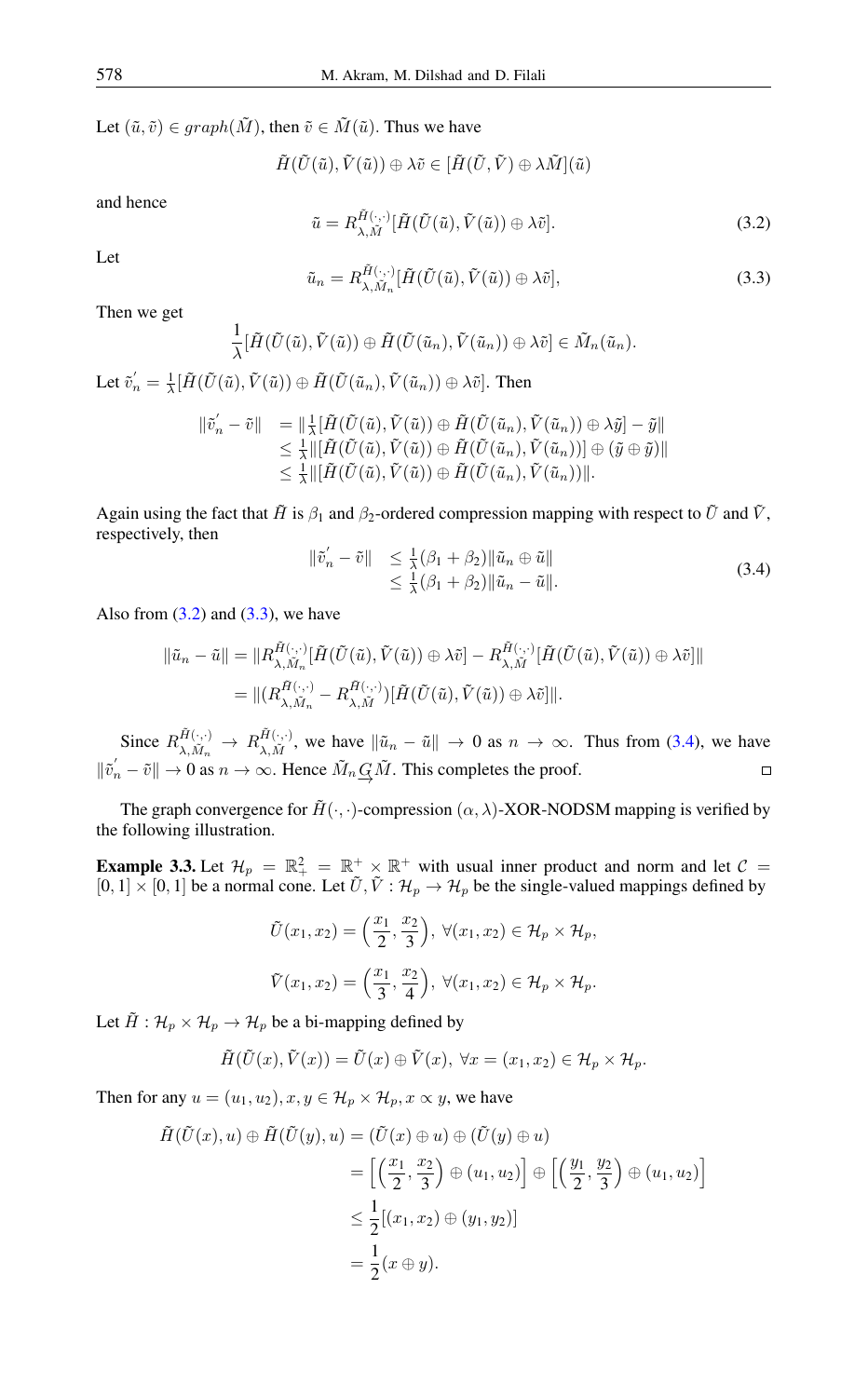i.e., 
$$
\tilde{H}(\tilde{U}(x), u) \oplus \tilde{H}(\tilde{U}(y), u) \leq \frac{1}{2}(x \oplus y).
$$

Hence,  $\tilde{H}(\tilde{U}, \tilde{V})$  is  $\frac{1}{2}$ -ordered compression mapping with respect to  $\tilde{U}$ . Similarly, one can show that  $\tilde{H}(\tilde{U}, \tilde{V})$  is  $\frac{1}{3}$ -ordered compression mapping with respect to  $\tilde{V}$ .

Let  $\tilde{M}$ ,  $\tilde{M}_n : \mathcal{H}_p \to 2^{\mathcal{H}_p}$  be multi-valued mappings defined by

$$
\tilde{M}(x) = \{3x_1, 3x_2\}, \forall x = (x_1, x_2) \in \mathcal{H}_p,
$$
  

$$
\tilde{M}_n(x) = \{3x_1 + \frac{1}{n}, 3x_2 + \frac{3}{2n}\}, \forall x = (x_1, x_2) \in \mathcal{H}_p.
$$

Then it is easy to substantiate that  $\tilde{M}$  is a comparison mapping. Let  $p_x = (3x_1, 3x_2) \in \tilde{M}(x)$ and  $p_y = (3y_1, 3y_2) \in \tilde{M}(y)$ , then

$$
(p_x \oplus p_y) + 3(x, y) = ((3x_1, 3x_2) \oplus (3y_1, 3y_2)) \oplus 3(x \oplus y)
$$
  
= 3[(x \oplus y) \oplus (x \oplus y)] = 0.

Hence,  $\tilde{M}$  is 3-non-ordinary difference mapping. Also

$$
(p_x \oplus p_y) + 3(x, y) = ((3x_1, 3x_2) \oplus (3y_1, 3y_2)) = 3[(x \oplus y)],
$$

which implies that  $\frac{1}{3}(p_x \oplus p_y) \ge (x \oplus y)$ . Thus,  $\tilde{M}$  is a  $\frac{1}{3}$ -XOR-ordered strongly monotone mapping. Also for any  $x = (x_1, x_2) \in \mathcal{H}_p, \lambda = 1$ , we have

$$
[\tilde{H}(\tilde{U},\tilde{V}) + \lambda \tilde{M}](\mathcal{H}_p) = \mathcal{H}_p.
$$

Hence,  $\tilde{M}$  is  $\tilde{H}(\cdot, \cdot)$ -compression  $(\alpha, \lambda)$ -ordered NODSM mapping with respect to  $\tilde{U}$  and  $\tilde{V}$ .

Now, we show that  $\tilde{M}_n \underline{G}\tilde{M}$ . Let  $u = \left(\frac{u_1}{3}\right)$  $rac{u_1}{3}, \frac{u_2}{4}$ 4 ) and  $u_n = \left(\frac{u_1}{2}\right)$  $\frac{u_1}{3} + \frac{1}{n}$  $\frac{1}{n},\frac{u_2}{4}$  $rac{u_2}{4} + \frac{2}{n}$ n ). Then  $v_n = \tilde{M}_n(u_n) = \left(u_1 + \frac{4}{n}\right)$  $\frac{4}{n}, \frac{3u_2}{4}$  $rac{u_2}{4} + \frac{15}{2n}$  $2n$ ) and  $v = \tilde{M}(u) = \left(u_1, \frac{3u_2}{4}\right)$ 4 . Thus we have  $\lim_{n \to \infty} v_n = v$  and  $\lim_{n \to \infty} u_n = u$ , as  $n \to \infty$ .

Hence,  $\tilde{M}_n \underline{G} \tilde{M}$  as  $n \to \infty$ .

<span id="page-8-0"></span>
$$
R_{\lambda, \tilde{M}}^{\tilde{H}(\cdot, \cdot)}(x) = [\tilde{H}(\tilde{U}, \tilde{V}) \oplus \lambda \tilde{M}]^{-1}(x)
$$
  
\n
$$
= [(\tilde{U}(x) \oplus \tilde{V}(x)) \oplus \tilde{M}(x)]^{-1}(x)
$$
  
\n
$$
= \left(\frac{23}{6}x_1, \frac{25}{6}x_2\right)^{-1} = \left(\frac{6}{23}x_1, \frac{6}{25}x_2\right).
$$
\n(3.5)

Thus, we have

$$
||R_{\lambda, \tilde{M}}^{\tilde{H}(\cdot, \cdot)}(x) \oplus R_{\lambda, \tilde{M}}^{\tilde{H}(\cdot, \cdot)}(y)|| = \left\| \left( \frac{6}{23} x_1, \frac{6}{25} x_2 \right) \oplus \left( \frac{6}{23} x_1, \frac{6}{25} x_2 \right) \right\|
$$
  
\$\leq \frac{6}{23} || x \oplus y ||.

Therefore, the resolvent operator  $R_{\lambda M}^{\tilde{H}(\cdot,\cdot)}$  $\sum_{\lambda,\tilde{M}}^{H(\cdot,\cdot)}$  is  $\frac{6}{23}$ -Lipschitz continuous mapping.

Next, we establish the relation between graph convergence and resolvent operator convergence of  $\tilde{H}(\cdot, \cdot)$ -compression  $(\alpha, \lambda)$ -ordered NODSM mapping.

Now for  $\lambda = 1$ , the resolvent operator is given by

<span id="page-8-1"></span>
$$
R_{\lambda, \tilde{M}_n}^{\tilde{H}(\cdot, \cdot)}(x) = [\tilde{H}(\tilde{U}, \tilde{V}) \oplus \lambda \tilde{M}_n]^{-1}(x)
$$
  
\n
$$
= [(\tilde{U}(x) \oplus \tilde{V}(x)) \oplus \tilde{M}_n(x)]^{-1}(x),
$$
  
\n
$$
= \left(\frac{23}{6}x_1 + \frac{1}{n}, \frac{25}{6}x_2 + \frac{3}{2n}\right)^{-1}
$$
  
\n
$$
= \left(\frac{6}{23}x_1 - \frac{6}{23n}, \frac{6}{25}x_2 - \frac{9}{25n}\right).
$$
\n(3.6)

It follows from  $(3.5)$  and  $(3.6)$  that

$$
||R_{\lambda, \tilde{M}_n}^{\tilde{H}(\cdot, \cdot)}(x) - R_{\lambda, \tilde{M}}^{\tilde{H}(\cdot, \cdot)}(x)|| \to 0, \text{ as } n \to \infty.
$$

Thus, we have

$$
R_{\lambda, \tilde{M}_n}^{\tilde{H}(\cdot, \cdot)}(x) \to R_{\lambda, \tilde{M}}^{\tilde{H}(\cdot, \cdot)}(x) \Leftrightarrow \tilde{M}_n \underline{G} \tilde{M}.
$$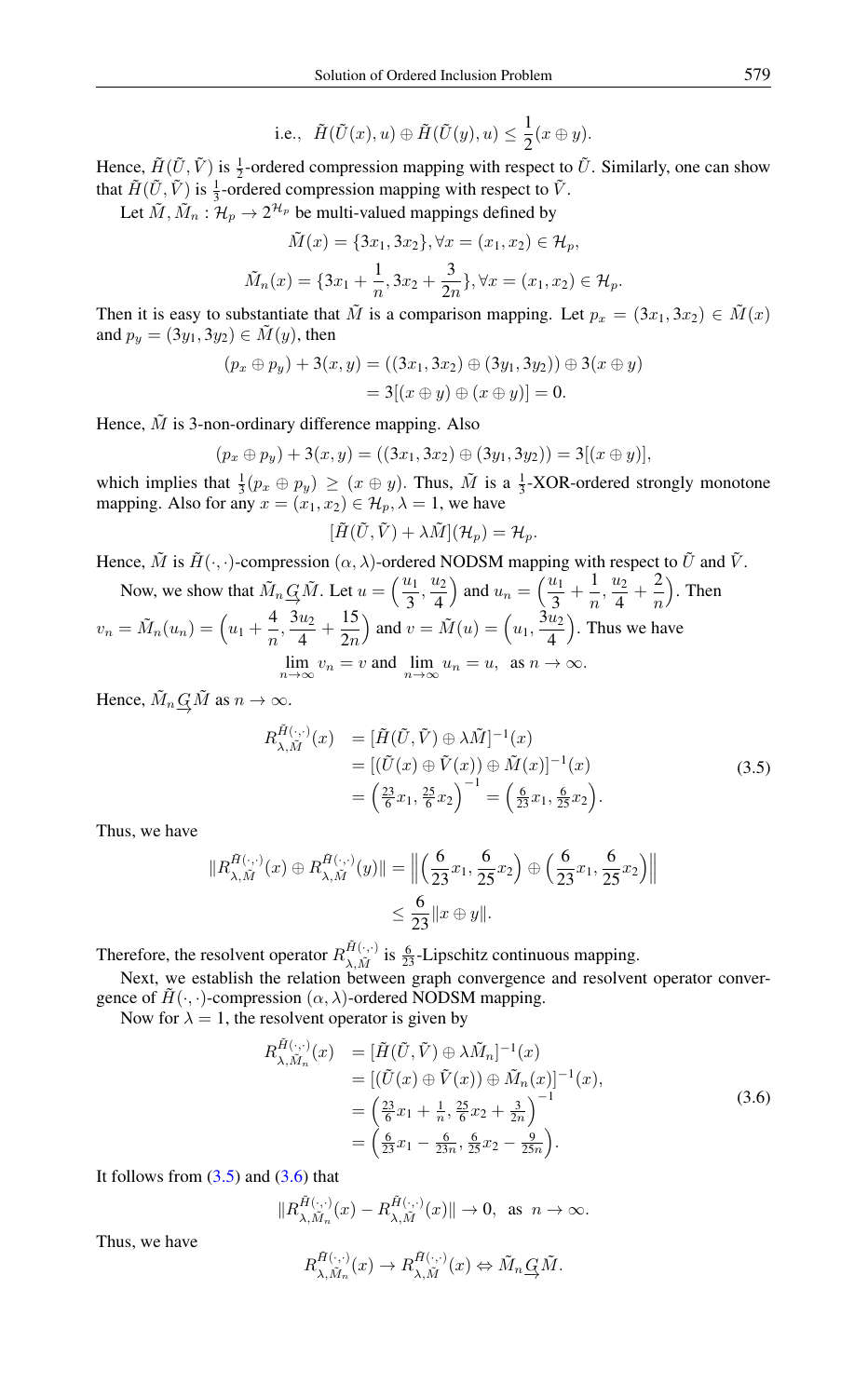## 4 Conceptualization of the ordered inclusion problem and existence result

In what follows, we conceptualize the ordered inclusion problem associated to  $\tilde{H}(\cdot, \cdot)$ -compression  $(\alpha, \lambda)$ -XOR-NODSM mapping. We establish an ordered fixed point problem for considered ordered inclusion problem and examine the existence of unique solution using XOR and XNOR operations.

Let  $\mathcal{H}_p$  be a real ordered positive Hilbert space. Let  $\tilde{U}, \tilde{V}, \tilde{g}: \mathcal{H}_p \to \mathcal{H}_p$  and  $\tilde{H}, \tilde{T}: \mathcal{H}_p \times$  $\mathcal{H}_p \to \mathcal{H}_p$  be the single-valued mappings; let  $\tilde{P}, \tilde{Q}, \tilde{R} : \mathcal{H}_p \to CB(\mathcal{H}_p)$  be the multi-valued mappings. Let  $\tilde{M}: \mathcal{H}_p \times \mathcal{H}_p \to 2^{\mathcal{H}_p}$  be an  $\tilde{H}(\cdot, \cdot)$ -compression  $(\alpha, \lambda)$ -ordered NODSM mapping with respect to  $\tilde{U}$  and  $\tilde{V}$ . We propose the following ordered inclusion problem:

Find  $\tilde{x} \in \mathcal{H}_n, \tilde{u} \in \tilde{P}(\tilde{x}), \tilde{v} \in \tilde{Q}(\tilde{x})$  and  $\tilde{w} \in \tilde{R}(\tilde{x})$  such that

<span id="page-9-0"></span>
$$
0 \in \tilde{T}(\tilde{u}, \tilde{v}) \oplus \tilde{M}(\tilde{g}(\tilde{x}), \tilde{w}). \tag{4.1}
$$

Note that the ordered inclusion problem [\(4.1\)](#page-9-0) is more prevalent. For diverse selection of the mappings involved in the formulation, our problem include many problems existing in the literature as specialization; see, [\[6,](#page-13-27) [29,](#page-14-5) [32,](#page-14-12) [33\]](#page-14-13).

Now, we establish the correspondence between ordered fixed point problem and ordered inclusion problem.

<span id="page-9-3"></span>**Lemma 4.1.** *The ordered inclusion problem* [\(4.1\)](#page-9-0) *has a solution* ( $\tilde{x}, \tilde{u}, \tilde{v}, \tilde{w}$ )*, if and only if*  $(\tilde{x}, \tilde{u}, \tilde{v}, \tilde{w}), \tilde{x} \in \mathcal{H}_p, \tilde{u} \in \tilde{P}(\tilde{x}), \tilde{v} \in \tilde{Q}(\tilde{x})$  and  $\tilde{w} \in \tilde{R}(\tilde{x})$  solves the following ordered fixed *point problem*

$$
\tilde{x} = R_{\lambda, \tilde{M}(\tilde{g}(\cdot), \tilde{w})}^{\tilde{H}(\cdot, \cdot)}[\tilde{H}(\tilde{U}(\tilde{x}), \tilde{V}(\tilde{x})) \oplus \lambda \tilde{T}(\tilde{u}, \tilde{v})].
$$

*where*  $\lambda > 0$  *is a constant.* 

*Proof.* By following the definition of resolvent operator, we have

$$
\tilde{x} = R_{\lambda, \tilde{M}(\tilde{g}(\cdot), \tilde{w})}^{\tilde{H}(\cdot, \cdot)}[\tilde{H}(\tilde{U}(\tilde{x}), \tilde{V}(\tilde{x})) \oplus \lambda \tilde{T}(\tilde{u}, \tilde{v})]
$$
  

$$
\Leftrightarrow \tilde{H}(\tilde{U}(\tilde{x}), \tilde{V}(\tilde{x})) \oplus \lambda \tilde{M}(\tilde{g}(\tilde{x}), \tilde{w}) = [\tilde{H}(\tilde{U}(\tilde{x}), \tilde{V}(\tilde{x})) \oplus \lambda \tilde{T}(\tilde{u}, \tilde{v})]
$$
  

$$
\Leftrightarrow 0 \in \tilde{T}(\tilde{u}, \tilde{v}) \oplus \tilde{M}(\tilde{g}(\tilde{x}), \tilde{w}).
$$

**Theorem 4.2.** Let  $\tilde{U}, \tilde{V}, \tilde{g}: \mathcal{H}_p \to \mathcal{H}_p$  and  $\tilde{H}, \tilde{T}: \mathcal{H}_p \times \mathcal{H}_p \to \mathcal{H}_p$  be the single-valued map*pings such that* H˜ *is mixed strongly comparison mapping with respect to* U˜ *and* V˜ *,* β<sup>1</sup> *and*  $\beta_2$ -ordered compression mapping with respect to  $\tilde{U}$  and  $\tilde{V}$ , respectively and  $\tilde{T}$  is  $\gamma_T^{'}$  and  $\gamma_T^{''}$ . *ordered compression mapping in the first and second argument, respectively. Let*  $\tilde{P}, \tilde{Q}, \tilde{R}$  :  $\mathcal{H}_p \to CB(\mathcal{H}_p)$  *be ordered D-Lipschitz continuous mapping with constants*  $\zeta_{\tilde{P}}, \zeta_{\tilde{Q}}, \zeta_{\tilde{R}}$ *, respectively. Let*  $\tilde{M}$  :  $H_p \times H_p \to 2^{\mathcal{H}_p}$  *be an*  $\tilde{H}(\cdot, \cdot)$ *-compression*  $(\alpha, \lambda)$  *ordered NODSM mapping.* Let  $R_{\lambda}^{\tilde{H}(\cdot,\cdot)}$  $\tilde{H}(\cdot,\cdot)\over \lambda,\tilde{M}(g(\cdot),\tilde{w}_1)}\big(\tilde{x}_1\big)\propto R_{\lambda,\tilde{M}(\cdot)}^{\tilde{H}(\cdot,\cdot)}$  $\lim_{\lambda, \tilde{M}(g(\cdot), \tilde{w}_2)} (\tilde{x}_2), \tilde{x}_1 \propto \tilde{x}_2$  and the following condition is satisfied:

$$
\lambda_{\mathcal{C}}[\Omega(\beta_1 + \beta_2) + |\lambda|(\gamma_{\tilde{T}}'\zeta_{\tilde{P}} + \gamma_{\tilde{T}}''\zeta_{\tilde{Q}}) + \vartheta\zeta_{\tilde{R}}] < 1,\tag{4.2}
$$

<span id="page-9-1"></span>(4.3)

<span id="page-9-2"></span> $\Box$ 

*where*  $\Omega = \frac{1}{\sqrt{2\pi} \sqrt{2}}$  $\frac{1}{\lambda \alpha - (\beta_1 + \beta_2)}$ ,  $\lambda \alpha > (\beta_1 + \beta_2)$ . In addition the following condition holds:

$$
\|R_{\lambda,\tilde{M}(g(\cdot),\tilde{w}_1)}^{\tilde{H}(\cdot,\cdot)}[\tilde{H}(\tilde{U}(\tilde{x}_2),\tilde{V}(\tilde{x}_2))\oplus \lambda \tilde{T}(\tilde{u}_2,\tilde{v}_2)] \quad \oplus R_{\lambda,\tilde{M}(\tilde{g}(\cdot),\tilde{w}_2)}^{\tilde{H}(\cdot,\cdot)}[\tilde{H}(\tilde{U}(\tilde{x}_2),\tilde{V}(\tilde{x}_2))\oplus \lambda \tilde{T}(\tilde{u}_2,\tilde{v}_2)]\|\\\leq \vartheta \|\tilde{w}_1\oplus \tilde{w}_2\|.
$$

*Then ordered inclusion problem [\(4.1\)](#page-9-0) has a unique solution.*

*Proof.* Define a single-valued mapping  $\tilde{G}$  :  $\mathcal{H}_p \to \mathcal{H}_p$  by

$$
\tilde{G}(\tilde{x}) = R_{\lambda, \tilde{M}(g(\cdot), \tilde{w})}^{\tilde{H}(\cdot, \cdot)}[\tilde{H}(\tilde{U}(\tilde{x}), \tilde{V}(\tilde{x})) \oplus \lambda \tilde{T}(\tilde{u}, \tilde{v})].
$$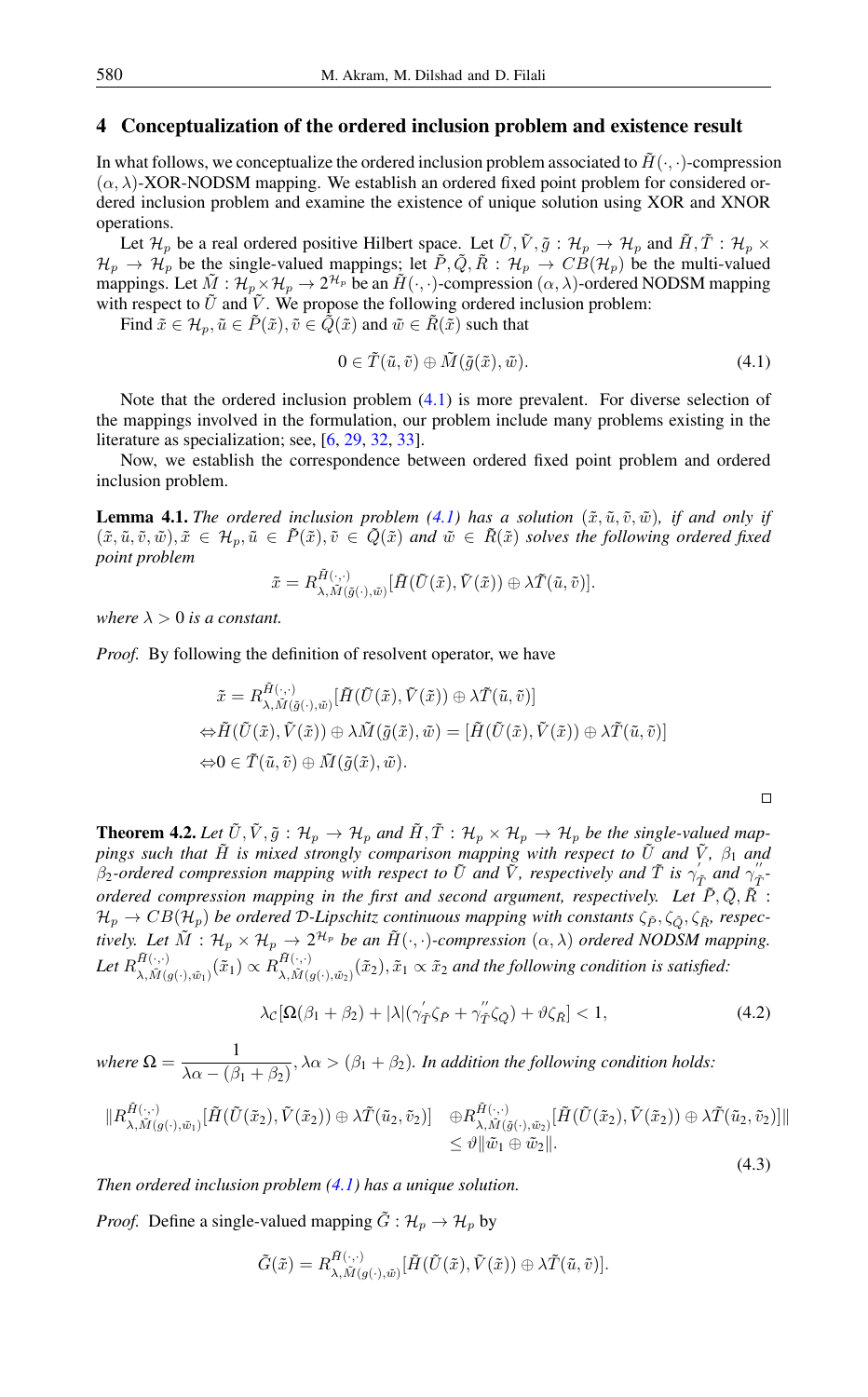It follows from Lemma [2.5](#page-2-0) that

$$
0 \leq \tilde{G}(\tilde{x}_1) \oplus \tilde{G}(\tilde{x}_2)
$$
\n
$$
= R_{\lambda, \tilde{M}(\tilde{g}(\cdot), \tilde{w}_1)}^{\tilde{H}(\cdot, \cdot)} [\tilde{H}(\tilde{U}(\tilde{x}_1), \tilde{V}(\tilde{x}_1)) \oplus \lambda \tilde{T}(\tilde{u}_1, \tilde{v}_1)]
$$
\n
$$
\oplus R_{\lambda, \tilde{M}(\tilde{g}(\cdot), \tilde{w}_2)}^{\tilde{H}(\cdot, \cdot)} [\tilde{H}(\tilde{U}(\tilde{x}_2), \tilde{V}(\tilde{x}_2)) \oplus \lambda \tilde{T}(\tilde{u}_2, \tilde{v}_2)]
$$
\n
$$
\leq R_{\lambda, \tilde{M}(\tilde{g}(\cdot), \tilde{w}_1)}^{\tilde{H}(\cdot, \cdot)} [\tilde{H}(\tilde{U}(\tilde{x}_1), \tilde{V}(\tilde{x}_1)) \oplus \lambda \tilde{T}(\tilde{u}_1, \tilde{v}_1)]
$$
\n
$$
\oplus R_{\lambda, \tilde{M}(\tilde{g}(\cdot), \tilde{w}_1)}^{\tilde{H}(\cdot, \cdot)} [\tilde{H}(\tilde{U}(\tilde{x}_2), \tilde{V}(\tilde{x}_2)) \oplus \lambda \tilde{T}(\tilde{u}_2, \tilde{v}_2)]
$$
\n
$$
\oplus R_{\lambda, \tilde{M}(\tilde{g}(\cdot), \tilde{w}_1)}^{\tilde{H}(\cdot, \cdot)} [\tilde{H}(\tilde{U}(\tilde{x}_2), \tilde{V}(\tilde{x}_2)) \oplus \lambda \tilde{T}(\tilde{u}_2, \tilde{v}_2)]
$$
\n
$$
\oplus R_{\lambda, \tilde{M}(\tilde{g}(\cdot), \tilde{w}_2)}^{\tilde{H}(\cdot, \cdot)} [\tilde{H}(\tilde{U}(\tilde{x}_2), \tilde{V}(\tilde{x}_2)) \oplus \lambda \tilde{T}(\tilde{u}_2, \tilde{v}_2)].
$$
\n(4.4)

## Employing Lemma [2.3,](#page-2-1) we have

$$
\begin{array}{lll}\n\|\tilde{G}(\tilde{x}_1) \oplus \tilde{G}(\tilde{x}_2)\| &\leq \|R_{\lambda, \tilde{M}(\tilde{g}(\cdot), \tilde{w}_1)}^{\tilde{H}(\cdot, \cdot)}[\tilde{H}(\tilde{U}(\tilde{x}_1), \tilde{V}(\tilde{x}_1)) \oplus \lambda \tilde{T}(\tilde{u}_1, \tilde{v}_1)] \\
&\quad \oplus R_{\lambda, \tilde{M}(\tilde{g}(\cdot), \tilde{w}_1)}^{\tilde{H}(\cdot, \cdot)}[\tilde{H}(\tilde{U}(\tilde{x}_2), \tilde{V}(\tilde{x}_2)) \oplus \lambda \tilde{T}(\tilde{u}_2, \tilde{v}_2)] \\
&\quad \oplus R_{\lambda, \tilde{M}(\tilde{g}(\cdot), \tilde{w}_1)}^{\tilde{H}(\cdot, \cdot)}[\tilde{H}(\tilde{U}(\tilde{x}_2), \tilde{V}(\tilde{x}_2)) \oplus \lambda \tilde{T}(\tilde{u}_2, \tilde{v}_2)] \\
&\quad \oplus R_{\lambda, \tilde{M}(\tilde{g}(\cdot), \tilde{w}_2)}^{\tilde{H}(\cdot, \cdot)}[\tilde{H}(\tilde{U}(\tilde{x}_2), \tilde{V}(\tilde{x}_2)) \oplus \lambda \tilde{T}(\tilde{u}_2, \tilde{v}_2)]\| \\
&\leq \lambda_{\mathcal{C}} \|R_{\lambda, \tilde{M}(\tilde{g}(\cdot), \tilde{w}_1)}^{\tilde{H}(\cdot, \cdot)}[\tilde{H}(\tilde{U}(\tilde{x}_1), \tilde{V}(\tilde{x}_1)) \oplus \lambda \tilde{T}(\tilde{u}_1, \tilde{v}_1)] \\
&\quad \oplus R_{\lambda, \tilde{M}(\tilde{g}(\cdot), \tilde{w}_1)}^{\tilde{H}(\cdot, \cdot)}[\tilde{H}(\tilde{U}(\tilde{x}_2), \tilde{V}(\tilde{x}_2)) \oplus \lambda \tilde{T}(\tilde{u}_2, \tilde{v}_2)]\| \\
&\quad + \lambda_{\mathcal{C}} \|R_{\lambda, \tilde{M}(\tilde{g}(\cdot), \tilde{w}_1)}^{\tilde{H}(\cdot, \cdot)}[\tilde{H}(\tilde{U}(\tilde{x}_
$$

Employing Lemma [2.17](#page-5-1) and assumption [\(4.3\)](#page-9-1), we get

<span id="page-10-1"></span>
$$
\begin{aligned}\n\|\tilde{G}(\tilde{x}_1) \oplus \tilde{G}(\tilde{x}_2)\| &\leq \lambda_{\mathcal{C}}\Omega \|\left[\tilde{H}(\tilde{U}(\tilde{x}_1), \tilde{V}(\tilde{x}_1)) \oplus \lambda \tilde{T}(\tilde{u}_1, \tilde{v}_1)\right] \\
&\quad \oplus \left[\tilde{H}(\tilde{U}(\tilde{x}_2), \tilde{V}(\tilde{x}_2)) \oplus \lambda \tilde{T}(\tilde{u}_2, \tilde{v}_2)\right] \| + \lambda_{\mathcal{C}}\vartheta \|\tilde{w}_1 \oplus \tilde{w}_2\| \\
&\leq \lambda_{\mathcal{C}}\Omega \|\left[\tilde{H}(\tilde{U}(\tilde{x}_1), \tilde{V}(\tilde{x}_1)) \oplus \tilde{H}(\tilde{U}(\tilde{x}_2), \tilde{V}(\tilde{x}_2))\right] \\
&\quad - (\lambda \tilde{T}(\tilde{u}_1, \tilde{v}_1) \oplus \lambda \tilde{T}(\tilde{u}_2, \tilde{v}_2)) \| + \lambda_{\mathcal{C}}\vartheta \|\tilde{w}_1 \oplus \tilde{w}_2\| \\
&\leq \lambda_{\mathcal{C}}\Omega \|\tilde{H}(\tilde{U}(\tilde{x}_1), \tilde{V}(\tilde{x}_1)) \oplus \tilde{H}(\tilde{U}(\tilde{x}_2), \tilde{V}(\tilde{x}_2))\| \\
&\quad + |\lambda| \|\tilde{T}(\tilde{u}_1, \tilde{v}_1) \oplus \tilde{T}(\tilde{u}_2, \tilde{v}_2)\| + \lambda_{\mathcal{C}}\vartheta \|\tilde{w}_1 \oplus \tilde{w}_2\|. \n\end{aligned} \tag{4.6}
$$

Since  $\tilde{H}$  is  $\beta_1$  and  $\beta_2$ -ordered compression mapping with respect to  $\tilde{U}$  and  $\tilde{V}$ , respectively, then

<span id="page-10-2"></span><span id="page-10-0"></span>
$$
\|\tilde{H}(\tilde{U}(\tilde{x}_1), \tilde{V}(\tilde{x}_1)) \quad \oplus \tilde{H}(\tilde{U}(\tilde{x}_2), \tilde{V}(\tilde{x}_2))\| \n\leq \|\tilde{H}(\tilde{U}(\tilde{x}_1), \tilde{V}(\tilde{x}_1)) \oplus \tilde{H}(\tilde{U}(\tilde{x}_2), \tilde{V}(\tilde{x}_1)) \n- [\tilde{H}(\tilde{U}(\tilde{x}_2), \tilde{V}(\tilde{x}_1)) \oplus \tilde{H}(\tilde{U}(\tilde{x}_2), \tilde{V}(\tilde{x}_2))]\| \n\leq \|\tilde{H}(\tilde{U}(\tilde{x}_1), \tilde{V}(\tilde{x}_1)) \oplus \tilde{H}(\tilde{U}(\tilde{x}_2), \tilde{V}(\tilde{x}_1))\| \n+ \|\tilde{H}(\tilde{U}(\tilde{x}_2), \tilde{V}(\tilde{x}_1)) \oplus \tilde{H}(\tilde{U}(\tilde{x}_2), \tilde{V}(\tilde{x}_2))\| \n\leq (\beta_1 + \beta_2) \|\tilde{x}_1 \oplus \tilde{x}_2\|.
$$
\n(4.7)

Since  $\tilde{T}$  is  $\gamma'_{\tilde{T}}$  and  $\gamma''_{\tilde{T}}$ -ordered compression mapping in the first and second argument, respectively,  $\tilde{P}$  is ordered D-Lipschitz continuous mapping with constant  $\zeta_{\tilde{P}}$  and  $\tilde{Q}$  is ordered D-Lipschitz continuous mapping with constant  $\zeta_{\tilde{Q}}$ , therefore

$$
\begin{split}\n\|\tilde{T}(\tilde{u}_1,\tilde{v}_1)\oplus\tilde{T}(\tilde{u}_2,\tilde{v}_2)\| &\leq \|\tilde{T}(\tilde{u}_1,\tilde{v}_1)\oplus\tilde{T}(\tilde{u}_2,\tilde{v}_1)\oplus\tilde{T}(\tilde{u}_2,\tilde{v}_1)\oplus\tilde{T}(\tilde{u}_2,\tilde{v}_2)\| \\
&\leq \|\tilde{T}(\tilde{u}_1,\tilde{v}_1)\oplus\tilde{T}(\tilde{u}_2,\tilde{v}_1)\| - \|\tilde{T}(\tilde{u}_2,\tilde{v}_1)\oplus\tilde{T}(\tilde{u}_2,\tilde{v}_2)\|\| \\
&\leq \|\tilde{T}(\tilde{u}_1,\tilde{v}_1)\oplus\tilde{T}(\tilde{u}_2,\tilde{v}_1)\| + \|\tilde{T}(\tilde{u}_2,\tilde{v}_1)\oplus\tilde{T}(\tilde{u}_2,\tilde{v}_2)\| \\
&\leq \gamma_{\tilde{T}}\|\tilde{u}_1\oplus\tilde{u}_2\| + \gamma_{\tilde{T}}\|\tilde{v}_1\oplus\tilde{v}_2\| \\
&\leq \gamma_{\tilde{T}}\mathcal{D}(\tilde{P}(\tilde{x}_1),\tilde{P}(\tilde{x}_2)) + \gamma_{\tilde{T}}\mathcal{D}(\tilde{Q}(\tilde{x}_1),\tilde{Q}(\tilde{x}_2)) \\
&\leq \gamma_{\tilde{T}}\zeta_{\tilde{P}}\|\tilde{x}_1\oplus\tilde{x}_2\| + \gamma_{\tilde{T}}'\zeta_{\tilde{Q}}\|\tilde{x}_1\oplus\tilde{x}_2\| \\
&= (\gamma_{\tilde{T}}'\zeta_{\tilde{P}} + \gamma_{\tilde{T}}'\zeta_{\tilde{Q}})\|\tilde{x}_1\oplus\tilde{x}_2\|. \n\end{split} \tag{4.8}
$$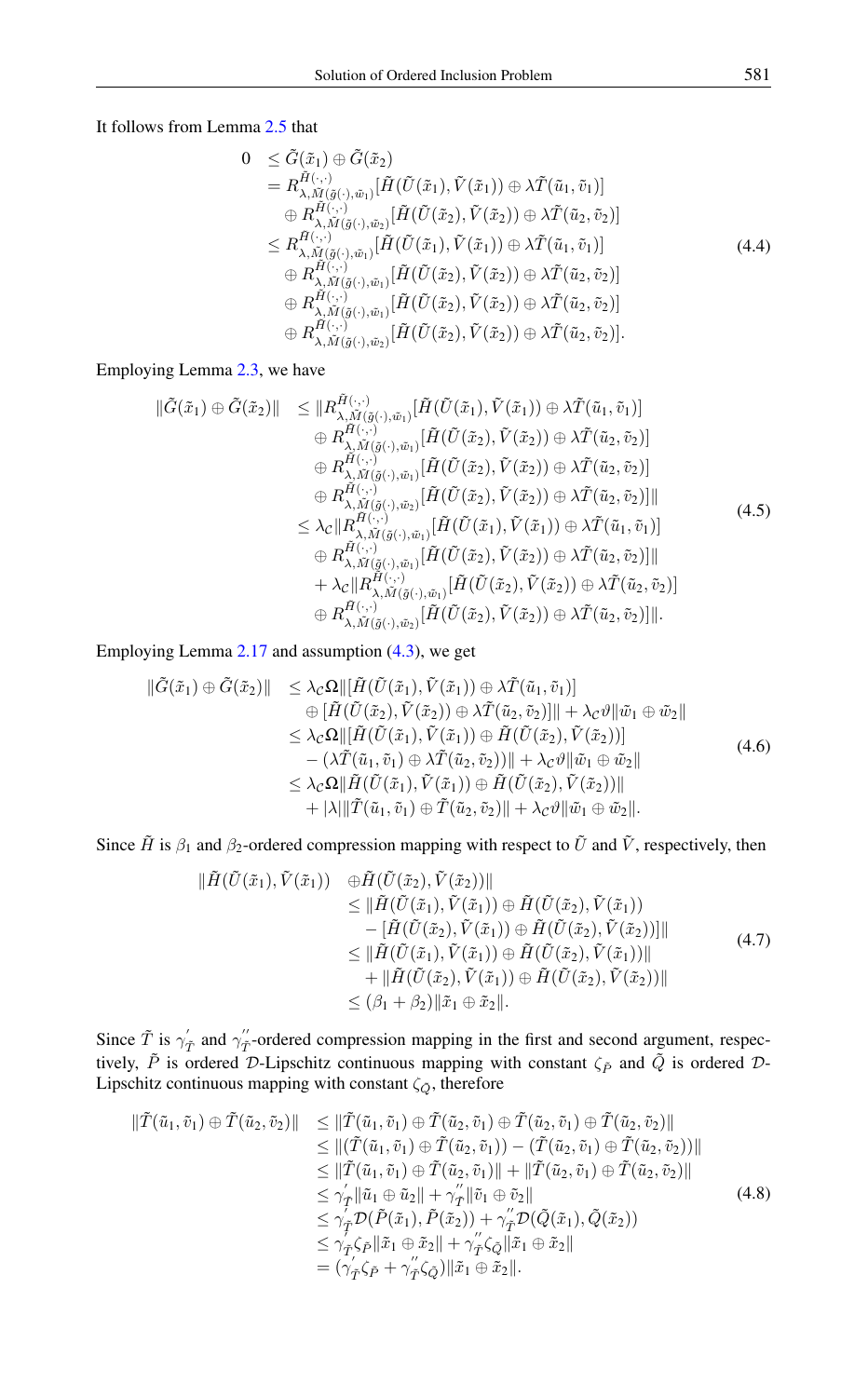Utilizing the assumption that  $\tilde{R}$  is ordered D-Lipschitz continuous with constant  $\zeta_{\tilde{R}}$ , we get

<span id="page-11-1"></span><span id="page-11-0"></span>
$$
\|\tilde{w}_1 \oplus \tilde{w}_2\| \le \mathcal{D}(\tilde{R}(\tilde{x}_1), \tilde{R}(\tilde{x}_2)) \le \zeta_{\tilde{R}} \|\tilde{x}_1 \oplus \tilde{x}_2\|.
$$
\n(4.9)

Making use of  $(4.7)$ - $(4.9)$ ,  $(4.6)$  becomes

$$
\begin{aligned} \|\tilde{G}(\tilde{x}_1) \oplus \tilde{G}(\tilde{x}_2)\| &\leq [\lambda_{\mathcal{C}}\Omega(\beta_1 + \beta_2) + |\lambda|\lambda_{\mathcal{C}}(\gamma_{\tilde{T}}'\zeta_{\tilde{P}} + \gamma_{\tilde{T}}''\zeta_{\tilde{Q}}) + \lambda_{\mathcal{C}}\vartheta\zeta_R] \|\tilde{x}_1 \oplus \tilde{x}_2\| \\ &= \Theta \|\tilde{x}_1 \oplus \tilde{x}_2\|, \end{aligned} \tag{4.10}
$$

where  $\Theta = \lambda_C [\Omega(\beta_1 + \beta_2) + |\lambda| (\gamma'_\mathcal{I} \zeta_{\tilde{P}} + \gamma''_\mathcal{I} \zeta_{\tilde{Q}}) + \vartheta \zeta_{\tilde{R}} ]$  and  $\Omega = \frac{1}{\lambda \alpha - (\beta)}$  $\frac{1}{\lambda \alpha - (\beta_1 + \beta_2)}$ . It follows from the assumption [\(4.2\)](#page-9-2) that  $0 < \Theta < 1$ . Hence, [\(4.10\)](#page-11-1) and Banach contraction principle guarantees that  $\tilde{G}$  is a contraction mapping. Then there exists a unique  $\tilde{x} \in \mathcal{H}_p$  such that

$$
\tilde{G}(\tilde{x}) = R^{\tilde{H}(\cdot,\cdot)}_{\lambda,\tilde{M}(\tilde{g}(\cdot),\tilde{w})} [\tilde{H}(\tilde{U}(\tilde{x}),\tilde{V}(\tilde{x})) \oplus \lambda \tilde{T}(\tilde{u},\tilde{v})].
$$

Thus, by Lemma [4.1,](#page-9-3) we can deduce that  $(\tilde{x}, \tilde{u}, \tilde{v}, \tilde{w}), \tilde{x} \in \mathcal{H}_p, \tilde{u} \in \tilde{P}(\tilde{x}), \tilde{v} \in \tilde{Q}(\tilde{x})$  and  $\tilde{w} \in \tilde{R}(\tilde{x})$ is a unique solution of the ordered inclusion problem [\(4.1\)](#page-9-0).  $\Box$ 

#### 5 Iterative algorithm and convergence analysis

This section begins with the construction of iterative algorithm. Finally, the convergence analysis of the sequences generated by the proposed iterative algorithm to the unique solution of ordered inclusion problem [\(4.1\)](#page-9-0) is discussed.

<span id="page-11-2"></span>**Algorithm 5.1.** Let  $\tilde{U}, \tilde{V}, \tilde{g} : \mathcal{H}_p \to \mathcal{H}_p$  and  $\tilde{H}, \tilde{T} : \mathcal{H}_p \times \mathcal{H}_p \to \mathcal{H}_p$  be the single-valued mappings; let  $\tilde{P},\tilde{Q},\tilde{R}:\mathcal{H}_p\to C\dot{B}(\mathcal{H}_p)$  be the multi-valued mappings. Let  $\tilde{M}:\mathcal{H}_p\times\mathcal{H}_p\to 2^{\mathcal{H}_p}$ be a set-valued  $\tilde{H}(\cdot, \cdot)$ -compression  $(\alpha, \lambda)$ -ordered NODSM mapping with respect to  $\tilde{U}$  and  $\tilde{V}$ .

For any  $\tilde{x}_0 \in \mathcal{H}_p$ ,  $\tilde{u}_0 \in \tilde{P}(\tilde{x}_0)$ ,  $\tilde{v} \in \tilde{Q}(\tilde{x}_0)$  and  $\tilde{w} \in \tilde{R}(\tilde{x}_0)$ , compute the sequences  $\{\tilde{x}_n\}$ ,  $\{\tilde{u}_n\}, \{\tilde{v}_n\}$  and  $\{\tilde{w}_n\}$  by the following iteration process:

$$
\tilde{x}_{n+1} = (1-a)\tilde{x}_n + a[R_{\lambda, \tilde{M}_n(\tilde{g}(\cdot), \tilde{w}_n)}^{\tilde{H}(\tilde{U}(\tilde{x}_n), \tilde{V}(\tilde{x}_n), \tilde{V}(\tilde{x}_n)) \oplus \lambda \tilde{T}(\tilde{u}_n, \tilde{v}_n)]],
$$
  
\n
$$
\tilde{u}_{n+1} \in \tilde{P}(\tilde{x}_{n+1}) : \|\tilde{u}_{n+1} \oplus \tilde{u}_n\| \leq \mathcal{D}(\tilde{P}(\tilde{x}_{n+1}), \tilde{P}(\tilde{x}_n)),
$$
  
\n
$$
\tilde{v}_{n+1} \in \tilde{Q}(\tilde{x}_{n+1}) : \|\tilde{v}_{n+1} \oplus \tilde{v}_n\| \leq \mathcal{D}(\tilde{Q}(\tilde{x}_{n+1}), \tilde{Q}(\tilde{x}_n)),
$$
  
\n
$$
\tilde{w}_{n+1} \in \tilde{R}(\tilde{x}_{n+1}) : \|\tilde{w}_{n+1} \oplus \tilde{w}_n\| \leq \mathcal{D}(\tilde{R}(\tilde{x}_{n+1}), \tilde{R}(\tilde{x}_n)),
$$

where  $a \in [0, 1]$ ,  $\lambda > 0$  and  $n = 0, 1, 2, \cdots$ .

**Theorem 5.2.** *Suppose that the mappings*  $\tilde{U}$ ,  $\tilde{V}$ ,  $\tilde{g}$ ,  $\tilde{H}$ ,  $\tilde{T}$ ,  $\tilde{P}$ ,  $\tilde{Q}$ ,  $\tilde{R}$  and  $\tilde{M}$  are same as in Theorem 4.1. Let  $\tilde{M}_n$  :  $H_p \times H_p \to 2^{\mathcal{H}_p}$  be an  $\tilde{H}(\cdot,\cdot)$ -compression  $(\alpha,\lambda)$ -ordered NODSM mapping with *respect to*  $\tilde{U}$  *and*  $\tilde{V}$  *such that*  $\tilde{M}_n \underline{G} \tilde{M}$  *and*  $x_n \propto x$ . If the following condition holds:

<span id="page-11-3"></span>
$$
0 < \lambda_{\mathcal{C}}[(1-a) + a\Omega(\beta_1 + \beta_2) + a\Omega|\lambda|(\gamma_T'\zeta_{\tilde{P}} + \gamma_T''\zeta_{\tilde{Q}})] < 1.
$$
 (5.1)

*Then the iterative sequences*  $\{\tilde{x}_n\}, \{\tilde{u}_n\}, \{\tilde{v}_n\}$  *and*  $\{\tilde{w}_n\}$  *generated by Algorithm [5.1](#page-11-2) converge strongly to the unique solution*  $(\tilde{x}, \tilde{u}, \tilde{v}, \tilde{w}), \tilde{x} \in \mathcal{H}_p, \tilde{u} \in \tilde{P}(\tilde{x}), \tilde{v} \in \tilde{Q}(\tilde{x})$  and  $\tilde{w} \in \tilde{R}(\tilde{x})$  of *ordered inclusion problem [\(4.1\)](#page-9-0).*

*Proof.* It follows from Algorithm [5.1](#page-11-2) and Lemma [2.5](#page-2-0) that

$$
0 \leq \tilde{x}_{n+1} \oplus \tilde{x}
$$
\n
$$
= \left[ (1-a)\tilde{x}_n + a\left(R_{\lambda, \tilde{M}_n(\tilde{g}(\cdot), \tilde{w}_n)}^{\tilde{H}(\cdot, \cdot)}[\tilde{H}(\tilde{U}(\tilde{x}_n), \tilde{V}(\tilde{x}_n)) \oplus \lambda \tilde{T}(\tilde{u}_n, \tilde{v}_n)]\right) \right]
$$
\n
$$
\oplus \left[ (1-a)\tilde{x} + a\left(R_{\lambda, \tilde{M}(\tilde{g}(\cdot), \tilde{w})}^{\tilde{H}(\cdot, \cdot)}[\tilde{H}(\tilde{U}(\tilde{x}), \tilde{V}(\tilde{x})) \oplus \lambda \tilde{T}(\tilde{u}, \tilde{v})]\right) \right]
$$
\n
$$
\leq (1-a)(\tilde{x}_n \oplus \tilde{x}) + a\left[R_{\lambda, \tilde{M}_n(\tilde{g}(\cdot), \tilde{w}_n)}^{\tilde{H}(\cdot, \cdot)}[\tilde{H}(\tilde{U}(\tilde{x}_n), \tilde{V}(\tilde{x}_n)) \oplus \lambda \tilde{T}(\tilde{u}_n, \tilde{v}_n)] \right]
$$
\n
$$
\oplus R_{\lambda, \tilde{M}(\tilde{g}(\cdot), \tilde{w})}^{\tilde{H}(\tilde{U}(\tilde{x}), \tilde{V}(\tilde{x}))} \oplus \lambda \tilde{T}(\tilde{u}, \tilde{v})\right].
$$
\n(5.2)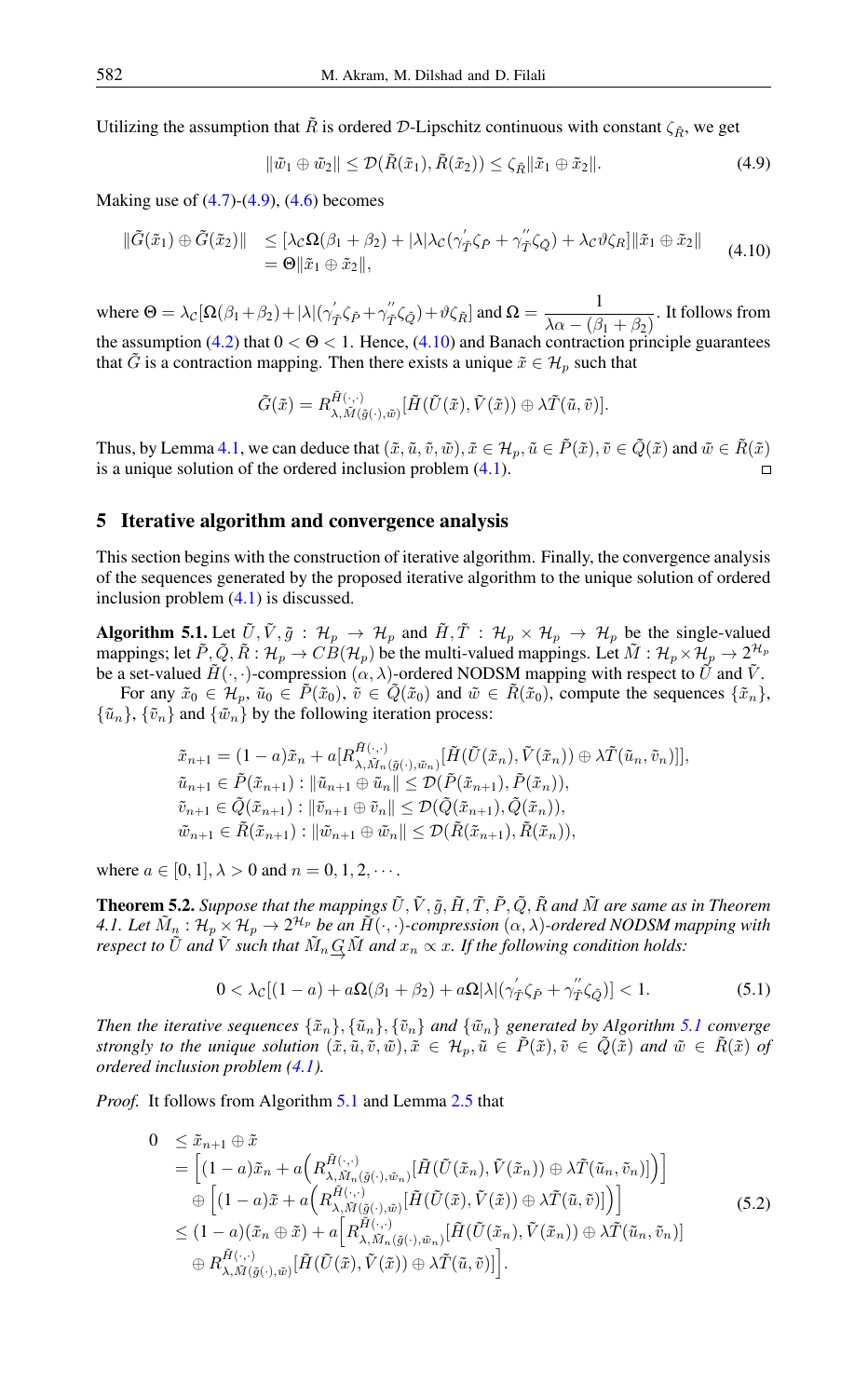#### Utilizing Lemma [2.3,](#page-2-1) we have

$$
\begin{array}{ll}\n\|\tilde{x}_{n+1} \oplus \tilde{x}\| & \leq \lambda_{\mathcal{C}}[\| (1-a)(\tilde{x}_{n} \oplus \tilde{x}) + a[R_{\lambda, \tilde{M}_{n}(\tilde{g}(\cdot), \tilde{w}_{n})}^{\tilde{H}(\cdot, \cdot)}[\tilde{H}(\tilde{U}(\tilde{x}_{n}), \tilde{V}(\tilde{x}_{n})) \oplus \lambda \tilde{T}(\tilde{u}_{n}, \tilde{v}_{n})] \\
& \quad \oplus R_{\lambda, \tilde{M}(\tilde{g}(\cdot), \tilde{w})}^{\tilde{H}(\cdot, \cdot)}[\tilde{H}(\tilde{U}(\tilde{x}), \tilde{V}(\tilde{x})) \oplus \lambda \tilde{T}(\tilde{u}, \tilde{v})]]\| \\
& \leq \lambda_{\mathcal{C}}(1-a)\|\tilde{x}_{n} \oplus \tilde{x}\| + \lambda_{\mathcal{C}}a\|R_{\lambda, \tilde{M}_{n}(\tilde{g}(\cdot), \tilde{w}_{n})}^{\tilde{H}(\tilde{U}(\tilde{x}_{n}), \tilde{v}_{n})}[\tilde{H}(\tilde{U}(\tilde{x}_{n}), B(\tilde{x}_{n})) \oplus \lambda \tilde{T}(\tilde{u}_{n}, \tilde{v}_{n})] \\
& \quad \oplus R_{\lambda, \tilde{M}(\tilde{g}(\cdot), \tilde{w})}^{\tilde{H}(\cdot, \cdot)}[\tilde{H}(\tilde{U}(\tilde{x}), \tilde{V}(\tilde{x})) \oplus \lambda \tilde{T}(\tilde{u}, \tilde{v})] \\
& \quad \oplus R_{\lambda, \tilde{M}_{n}(\tilde{g}(\cdot), \tilde{w}_{n})}^{\tilde{H}(\tilde{U}(\tilde{x}), \tilde{V}(\tilde{x}))}[\tilde{H}(\tilde{U}(\tilde{x}), \tilde{V}(\tilde{x})) \oplus \lambda \tilde{T}(\tilde{u}, \tilde{v})] \\
& \quad \oplus R_{\lambda, \tilde{M}_{n}(\tilde{g}(\cdot), \tilde{w}_{n})}^{\tilde{H}(\tilde{U}(\tilde{x}), \tilde{V}(\tilde{x}))} \oplus \lambda \tilde{T}(\tilde{u}, \tilde{v})] \\
& \quad \oplus R_{\lambda, \tilde{M
$$

## It follows from Lemma [2.17](#page-5-1) that

<span id="page-12-0"></span>
$$
\begin{aligned}\n\|\tilde{x}_{n+1} \oplus \tilde{x}\| &\leq \lambda_{\mathcal{C}}(1-a)\|\tilde{x}_{n} \oplus \tilde{x}\| + \lambda_{\mathcal{C}}a\Omega \|\left[\tilde{H}(\tilde{U}(\tilde{x}_{n}), \tilde{V}(\tilde{x}_{n})) \oplus \lambda \tilde{T}(\tilde{u}_{n}, \tilde{v}_{n})\right] \\
&\quad \oplus \left[\tilde{H}(\tilde{U}(\tilde{x}), \tilde{V}(\tilde{x})) \oplus \lambda \tilde{T}(\tilde{u}, \tilde{v})\right] \| + \lambda_{\mathcal{C}}a\kappa_{n} \\
&\leq \lambda_{\mathcal{C}}(1-a)\|\tilde{x}_{n} \oplus \tilde{x}\| + \lambda_{\mathcal{C}}a\Omega \|\left[\tilde{H}(\tilde{U}(\tilde{x}_{n}), \tilde{V}(\tilde{x}_{n})) \oplus \lambda \tilde{T}(\tilde{u}_{n}, \tilde{v}_{n})\right] \\
&\quad - \left[\tilde{H}(\tilde{U}(\tilde{x}), \tilde{V}(\tilde{x})) \oplus \lambda \tilde{T}(\tilde{u}, \tilde{v})\right] \| + \lambda_{\mathcal{C}}a\kappa_{n} \\
&\leq \lambda_{\mathcal{C}}(1-a)\|\tilde{x}_{n} \oplus \tilde{x}\| + \lambda_{\mathcal{C}}a\Omega \|\tilde{H}(\tilde{U}(\tilde{x}_{n}), \tilde{V}(\tilde{x}_{n})) \oplus \tilde{H}(\tilde{U}(\tilde{x}), \tilde{V}(\tilde{x}))\| \\
&\quad + |\lambda|\lambda_{\mathcal{C}}a\Omega \|\tilde{T}(\tilde{u}_{n}, \tilde{v}_{n}) \oplus \tilde{T}(\tilde{u}, \tilde{v})\| + \lambda_{\mathcal{C}}a\kappa_{n},\n\end{aligned} \tag{5.4}
$$

<span id="page-12-1"></span>where

$$
\kappa_n = \|R^{\tilde{H}(\cdot,\cdot)}_{\lambda,\tilde{M}_n(\tilde{g}(\cdot),\tilde{w}_n)}[\tilde{H}(\tilde{U}(\tilde{x}),\tilde{V}(\tilde{x})) \oplus \lambda \tilde{T}(\tilde{u},\tilde{v})] \n\oplus R^{\tilde{H}(\cdot,\cdot)}_{\lambda,\tilde{M}(\tilde{g}(\cdot),\tilde{w})}[\tilde{H}(\tilde{U}(\tilde{x}),\tilde{V}(\tilde{x})) \oplus \lambda \tilde{T}(\tilde{u},\tilde{v})]\|.
$$
\n(5.5)

By using similar arguments as from [\(4.6\)](#page-10-1)-[\(4.8\)](#page-10-2) and Lemma [2.3,](#page-2-1) [\(5.4\)](#page-12-0) yields

$$
\begin{aligned} \|\tilde{x}_{n+1} \oplus \tilde{x}\| &\leq [\lambda_{\mathcal{C}}(1-a) + \lambda_{\mathcal{C}}a\Omega(\beta_1 + \beta_2) + |\lambda|\lambda_{\mathcal{C}}a\Omega(\gamma_{\tilde{T}}'\zeta_{\tilde{P}} + \gamma_{\tilde{T}}''\zeta_{\tilde{Q}})]\|\tilde{x}_n \oplus \tilde{x}\| + \lambda_{\mathcal{C}}a\kappa_n \\ &\leq [\lambda_{\mathcal{C}}(1-a) + \lambda_{\mathcal{C}}a\Omega(\beta_1 + \beta_2) + \lambda|\lambda_{\mathcal{C}}a\Omega|(\gamma_{\tilde{T}}'\zeta_{\tilde{P}} + \gamma_{\tilde{T}}''\zeta_{\tilde{Q}})]\|\tilde{x}_n - \tilde{x}\| + \lambda_{\mathcal{C}}a\kappa_n. \end{aligned} \tag{5.6}
$$

It follows from [\(5.5\)](#page-12-1) and Theorem [3.2](#page-5-2) that

<span id="page-12-2"></span>
$$
\kappa_n \to 0 \text{ as } n \to \infty. \tag{5.7}
$$

Thus, we have

$$
\|\tilde{x}_{n+1}\oplus\tilde{x}\| \leq \Theta_2 \|\tilde{x}_n - \tilde{x}\|,\tag{5.8}
$$

where  $\Theta_2 = \lambda_C[(1-a) + a\Omega(\beta_1+\beta_2) + a\Omega|\lambda|(\gamma'_T\zeta_{\tilde{P}} + \gamma''_T\zeta_{\tilde{Q}})].$  It follows from the condition [\(5.1\)](#page-11-3) that  $0 < \Theta_2 < 1$ . Therefore  $\{\tilde{x}_n\}$  is a Cauchy sequence in  $\mathcal{H}_p$  and  $\mathcal{H}_p$  is complete therefore there exists a point  $\tilde{x} \in \mathcal{H}_p$  such that  $\tilde{x}_n \to \tilde{x}$  as  $n \to \infty$ . It follows from the Algorithm [5.1](#page-11-2) that

$$
\|\tilde{u}_{n+1}\oplus\tilde{u}\| \le \mathcal{D}(\tilde{P}(\tilde{x}_{n+1}),\tilde{P}(\tilde{x})) \le \zeta_{\tilde{P}}\|\tilde{x}_{n+1}-\tilde{x}\|.
$$
\n(5.9)

$$
\|\tilde{v}_{n+1}\oplus \tilde{v}\| \le \mathcal{D}(\tilde{Q}(\tilde{x}_{n+1}), \tilde{Q}(\tilde{x})) \le \zeta_{\tilde{Q}} \|\tilde{x}_{n+1} - \tilde{x}\|.
$$
\n(5.10)

<span id="page-12-4"></span><span id="page-12-3"></span>and

$$
\|\tilde{w}_{n+1}\oplus \tilde{w}\| \le \mathcal{D}(\tilde{R}(\tilde{x}_{n+1}), \tilde{R}(\tilde{x})) \le \zeta_{\tilde{R}} \|\tilde{x}_{n+1} - \tilde{x}\|.
$$
\n(5.11)

From [\(5.9\)](#page-12-2), [\(5.10\)](#page-12-3) and [\(5.11\)](#page-12-4), one can see that  $\{\tilde{u}_n\}$ ,  $\{\tilde{v}_n\}$  and  $\{\tilde{w}_n\}$  are also Cauchy sequences in  $\mathcal{H}_p$ . Therefore there exist  $\tilde{u}, \tilde{v}, \tilde{w} \in \mathcal{H}_p$  such that  $\tilde{u}_n \to \tilde{u}, \tilde{v}_n \to \tilde{v}$  and  $\tilde{w}_n \to \tilde{w}$  as  $n \to \infty$ . Thus  $\{(\tilde{x}_n, \tilde{u}_n, \tilde{v}_n, \tilde{w}_n)\}\$ converges strongly to the unique solution  $(\tilde{x}, \tilde{u}, \tilde{v}, \tilde{w})\$  of ordered inclusion problem [\(4.1\)](#page-9-0). This completes the proof. $\Box$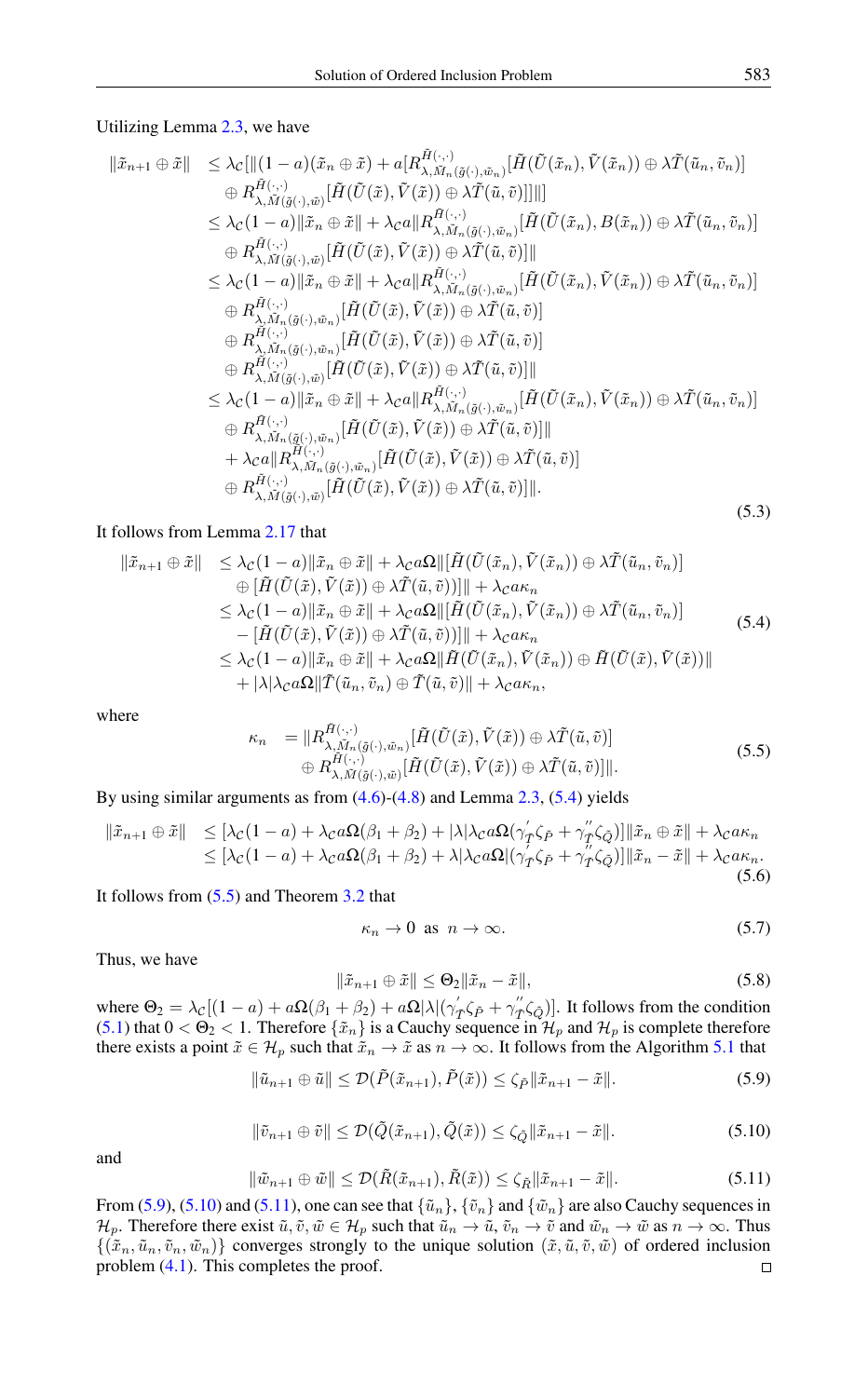## <span id="page-13-0"></span>References

- <span id="page-13-25"></span>[1] P. Agarwal, D. Filali, M. Akram and M. Dilshad, Convergence analysis of a three-step iterative algorithm for generalized set-valued mixed-ordered variational inclusion problem, *Symmetry* 13(3), (2021), https://doi.org/10.3390/sym13030444.
- <span id="page-13-6"></span>[2] R. Ahmad, M. Akram and J.C. Yao, Generalized monotone mapping with an application for solving a variational inclusion problem, *J. Optim. Theory Appl.* 157, 324–346 (2013).
- <span id="page-13-7"></span>[3] R. Ahmad, M. Akram and B.S. Lee,  $H(\cdot, \cdot)$ -co-accretive mapping with an application for solving a system of variational inclusions, *Thai J. Math.* 11(2), 411–427 (2013).
- <span id="page-13-26"></span>[4] I. Ahmad, S.S. Irfan, M. Farid and P. Shukla, Nonlinear ordered variational inclusion problem involving XOR operation with fuzzy mappings, *J. Inequal Appl.* 2020, 36 (2020).
- <span id="page-13-15"></span>[5] R. Ahmad, M. Akram and M. Dilshad, Graph convergence for the  $H(\cdot, \cdot)$ -co-accretive mapping with an application, *Bull. Malays. Math. Sci. Soc.* 38, 1481–1506 (2015).
- <span id="page-13-27"></span>[6] R. Ahmad, I. Ahmad, I. Ali, S. Homidan and Y.H. Wang, H(·, ·)-ordered compression mapping for solving XOR-variational inclusion problem, *J. Nonlin Convex Anal.* 19(12), 2189–2201 (2018).
- <span id="page-13-16"></span>[7] M. Akram, J. W. Chen and M. Dilshad, Generalized Yosida approximation operator with an application to a system of Yosida inclusions, *J. Nonlinear Funct. Anal.* 2018, 1–20 (2018).
- <span id="page-13-1"></span>[8] C. Baiocchi and A. Capelo, *Variational and Quasivariational Inequalities*, John Wiley & Sons, New York, USA (1984).
- <span id="page-13-21"></span>[9] T.G. Bhaskar and V. Lakshmikantham, Fixed point theorems in partially ordered metric spaces and applications, *Nonlinear Anal.* 65, 1379–1393 (2006).
- <span id="page-13-2"></span>[10] H. Brezis, *Operateurs Maximaux Monotone et Semigroupes de Contractions dans les Espace d'Hilbert*, North-Holland, Amsterdam, The Netherlands (1973).
- <span id="page-13-17"></span>[11] S. Carl and S. Heikkila, *Fixed point theory in ordered sets and applications, in Differential and Integral Equations to Game Theory*, Springer, New York (2010).
- <span id="page-13-18"></span>[12] B. Dhage Partially continuous mappings in partially ordered normed linear spaces and applications to functional integral equations, *Tamkang J. Math.* 45, 397–426 (2014).
- <span id="page-13-22"></span>[13] B. C. Dhage, A coupled hybrid fixed point theorem involving the sum of two coupled operators in a partially ordered Banach space with applications, *Tamkang J. Math.* 50(1), 1–36 (2019).
- <span id="page-13-8"></span>[14] X. P. Ding, Existence and algorithms of solutions for nonlinear mixed variational-like inequalities in Banach spaces, *J. Comput. Appl. Math.* 157, 419–434 (2003).
- <span id="page-13-23"></span>[15] Y. H. Du, Fixed points of increasing operators in ordered Banach spaces and applications, *Appl. Anal.* 38(1-2), 1–20 (1990).
- <span id="page-13-9"></span>[16] Y. P. Fang and N. J. Huang, H-monotone operator and resolvent operator technique for variational inclusions, *Appl. Math. Comput.* 145, 795–803 (2003).
- <span id="page-13-10"></span>[17] Y. P. Fang and N. J. Huang, H-accretive operator and resolvent operator technique for variational inclusions in Banach spaces, *Appl. Math. Lett.* 17, 647–653 (2004).
- <span id="page-13-3"></span>[18] M. Fukushima, Equivalent differentiable optimization problems and descent methods for asymmetric variational inequality problems, *Math. Program.* 53(1), 99–110 (1992).
- <span id="page-13-4"></span>[19] F. Giannessi, A. Maugeri and P. M. Pardalos, *Equilibrium Problems: Nonsmooth Optimization and Variational Inequality Models*, Kluwer Academic, Dodrecht, The Netherlands (2001).
- <span id="page-13-5"></span>[20] R. Glowinski, J. L. Lions and R. Tremolier, *Numerical Analysis of Variational Inequalities*, vol. 8, North-Holland, The Netherlands, Amsterdam (1981).
- <span id="page-13-19"></span>[21] D. Guo, *Partial Order Methods in Nonlinear Analysis*, Shandong Academic Press (1997).
- <span id="page-13-24"></span>[22] D. J. Guo and V. Lakshmikantham, Coupled fixed points of nonlinear operators with applications, *Nonlinear Anal.* 11(5), 623–632 (1987).
- <span id="page-13-11"></span>[23] N. J. Huang and Y. P. Fang, A new class of general variational inclusions involving maximal  $\eta$ -monotone mappings, *Publ. Math. Debrecan* 62, 83–98 (2003).
- <span id="page-13-12"></span>[24] N. J. Huang, Nonlinear implicit quasi-variational inclusions involving generalized m-accretive mappings, *Arch. Inequal. Appl.* 2, 413–425 (2004).
- <span id="page-13-20"></span>[25] E. Karapinar, S. K. Panda and D. Lateef, New approach to the solution of Fredholm integral equation via fixed point on extended b-metric spaces, *Symmetry* 10(10), 512 (2018).
- <span id="page-13-13"></span>[26] H. Y. Lan, J. I. Kang and Y. J. Cho, Nonlinear  $(A, \eta)$ -monotone operator inclusion systems involving non-monotone set-valued mappings, *Taiwanese J. Math.* 11, 683–701 (2007).
- <span id="page-13-14"></span>[27] H. Y. Lan, Y. J. Cho and R. U. Verma, Non-linear relaxed cocoercive variational inclusions involving  $(A, \eta)$ -accertive mappings in Banach spaces, *Comput. Math. Appl.* 51, 9–10 (2006).